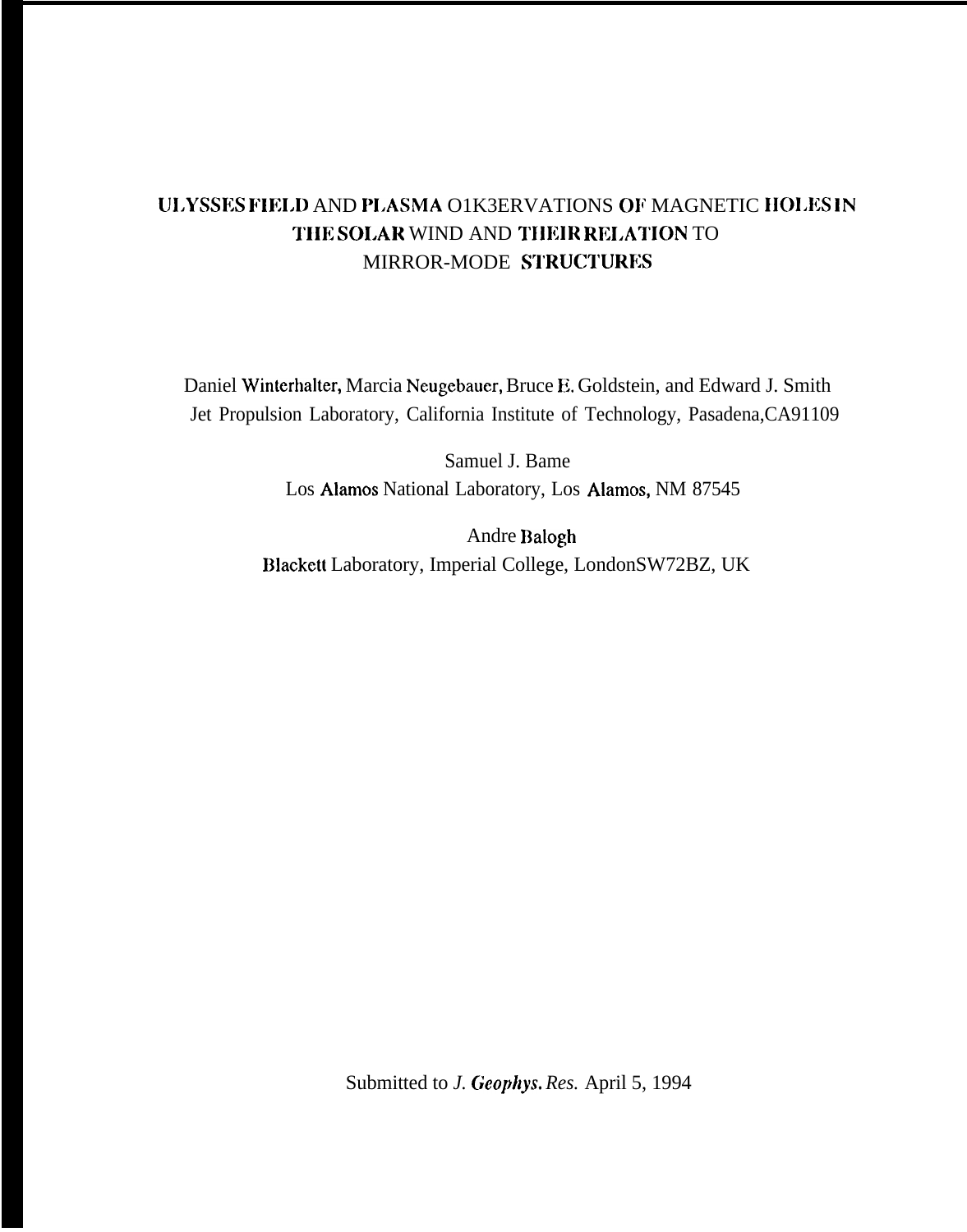# ULYSSES FIELD AND PLASMA OBSERVATIONS OF MAGNETIC HOLES IN THE SOLAR WIND AND THEIR RELATION TO MIRROR-MODE STRUCTURES

Daniel Winterhalter, Marcia Neugebauer, Bruce E. Goldstein, and Edward J. Smith Jet Propulsion Laboratory, California Institute of Technology, Pasadena,CA911 09

> Samuel J. Bamc I.os Alamos National 1.aboratory, I,os Alamos, NM 87545

Andre Balogh Blackett Laboratory, Imperial College, LondonSW72BZ, UK

## ABSTRACT

The term "magnetic hole" has been used to denote isolated intervals when the magnitude of the interplanetary magnetic field drops to a few tenths, or less, of its ambient value for a time that corresponds to a linear dimension of tens to a few hundreds of proton gyro-radii. Data obtained by the Ulysses magnetometer and solar wind analyzer have been combined to study the properties of such magnetic holes in the solar wind between 1 AU and 5.4 AU and to 23" south latitude. in order to avoid confusion with decreases in field strength at interplanetary discontinuities, the study has focused on linear holes across which the field direction changed by less than 5°. The holes occurred preferentially, but not without exception, in the interaction regions on the leading edges of highspeed solar wind streams. Although the plasma surrounding the holes was generally stable against the mirror instability, there are indications that the holes may have been remnants of mirror mode structures created upstream of the points of observation. Those indications include: (1) For the few holes for which proton or alpha-particle pressure could be measured inside the hole, the ion thermal pressure was always greater than in the plasma adjacent to the holes. (2) The plasma surrounding many of the holes was : marginally stable for the mirror mode, while the plasma environment of all the holes was significantly closer to mirror instability than was the average solar wind. (3) The plasma containing trains of closely spaced holes was closer to mirror instability than was the plasma containing isolated holes. (4) The near-hole plasma had much higher ion  $\beta$  (ratio of thermal to magnetic pressure) than did the average solar wind. (5) Near the holes,  $T_1/T_{11}$  tended to be either >1 or larger than in the average wind, (6) The proton and alpha-particle distribution functions measured inside the holes occasionally exhibited the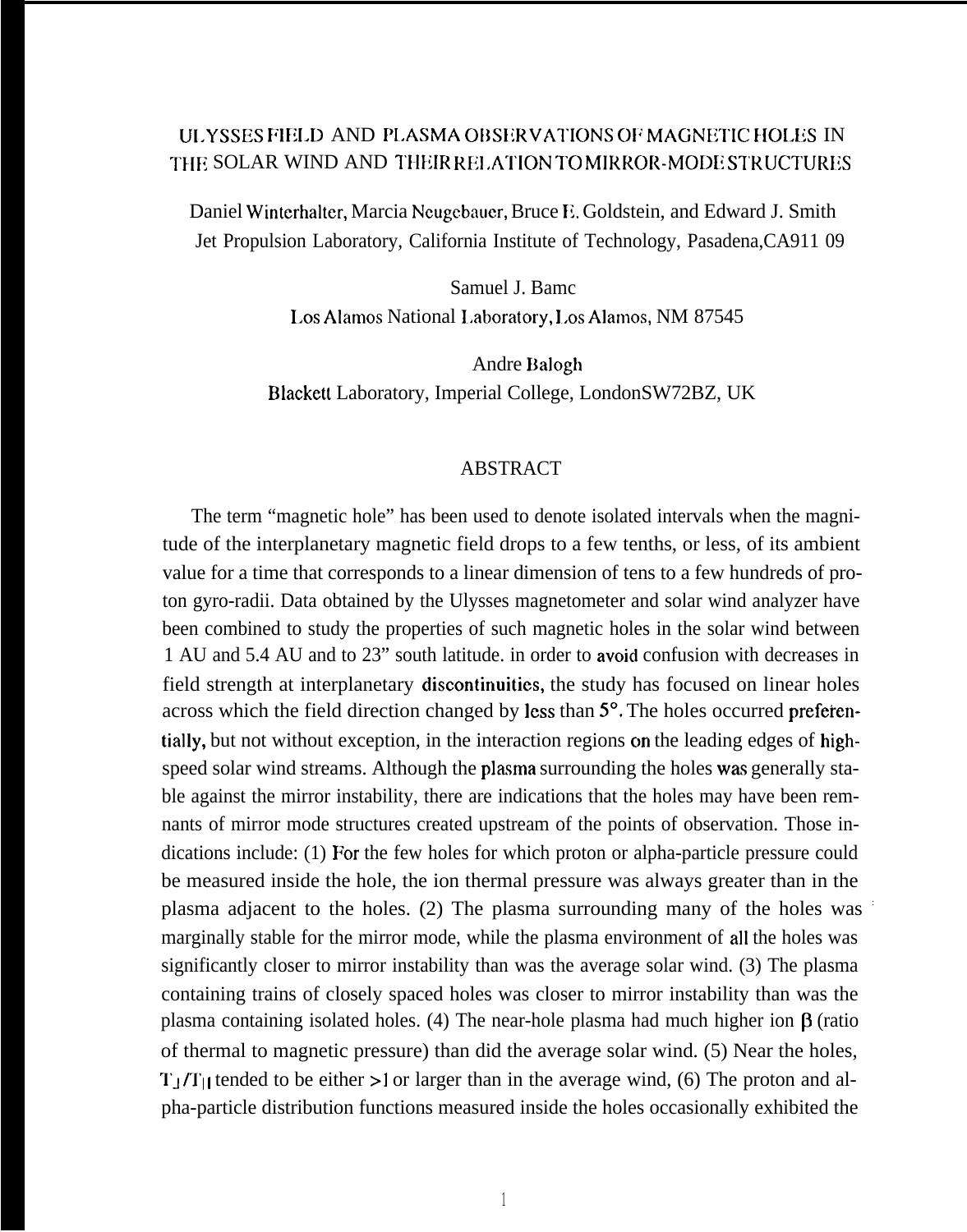flattened phase-space-density contoursinv<sub>J</sub>-v<sub>ll</sub> space found in some numerical simulations of the mirror instability.

### INTROI)UC"l'ION

The term "magnetic hole" was introduced by *Turner et al.* [1977] to describe localized depressions in the magnitude of the interplanetary magnetic field (IMF) observed in 1971 by Explorer 43 (also known as  $IMP_0$ ). The holes were defined as dips in the field magnitude to less than  $\ln T$  detected in plots of data averaged over 15-s intervals (the detailed definition used in the present paper is different; see the analysis section). Their study found 28 magnetic holes in 18 days of data. The holes were distinct entities in otherwise nearly average IMF conditions; i.e., they were not random depressions in a region of noisy or weak fields. The widths of the holes ranged from 2 to 130 s, with a median of 50 s, corresponding to thickness in the solar radial direction of -200 proton gyro radii. Nine of the holes showed large angle changes with evidence for sub-Alfvénic instreaming and field reconnection, Eight of the 28 holes, however, exhibited little or no directional change; such structures were named linear holes. The linear holes were observed in regions of high plasma  $\beta = nkT/(B^2/8\pi)$ , and all but one of them occurred on or near the leading edges of high-speed streams in the solar wind. Turner et al. suggested that the linear holes, which could not have been caused by reconnection, resulted from the diamagnetic response of the field to local plasma inhornogeneities, but the cause of the inhomogeneities remained an open question.

In a follow-on study, *Fitzenreiter and Burlaga* [1978] analyzed magnetic holes observed by both the IMP 5 and IMP 6 spacecraft. Combination of the data from the two spacecraft demonstrated consistency with planar current sheets with no significant curvature over a distance of -2x105 km. For each of the holes analyzed, however, the field rotated by >90°, and thus the conclusions concerning planar structure do not necessarily apply to linear holes. By assuming that the linear holes are also planar structures, Fitzenreiter and Burlaga went on to show that the shape and thickness of the currents on the : edges of linear holes agree with those deduced by **Burlaga** *and Lemaire [1978]* from their self-consistent solution of the Vlasov and Maxwell equations in one dimension.

*Klein and Burlaga [1980]* found that magnetic holes tend to be concentrated near stream interfaces where fast streams overtake the slower ambient wind. That study did not distinguish between linear and rotational holes, however. They suggested that the holes might be due to instabilities associated with the interface or to material trapped between adjacent converging flows near the Sun.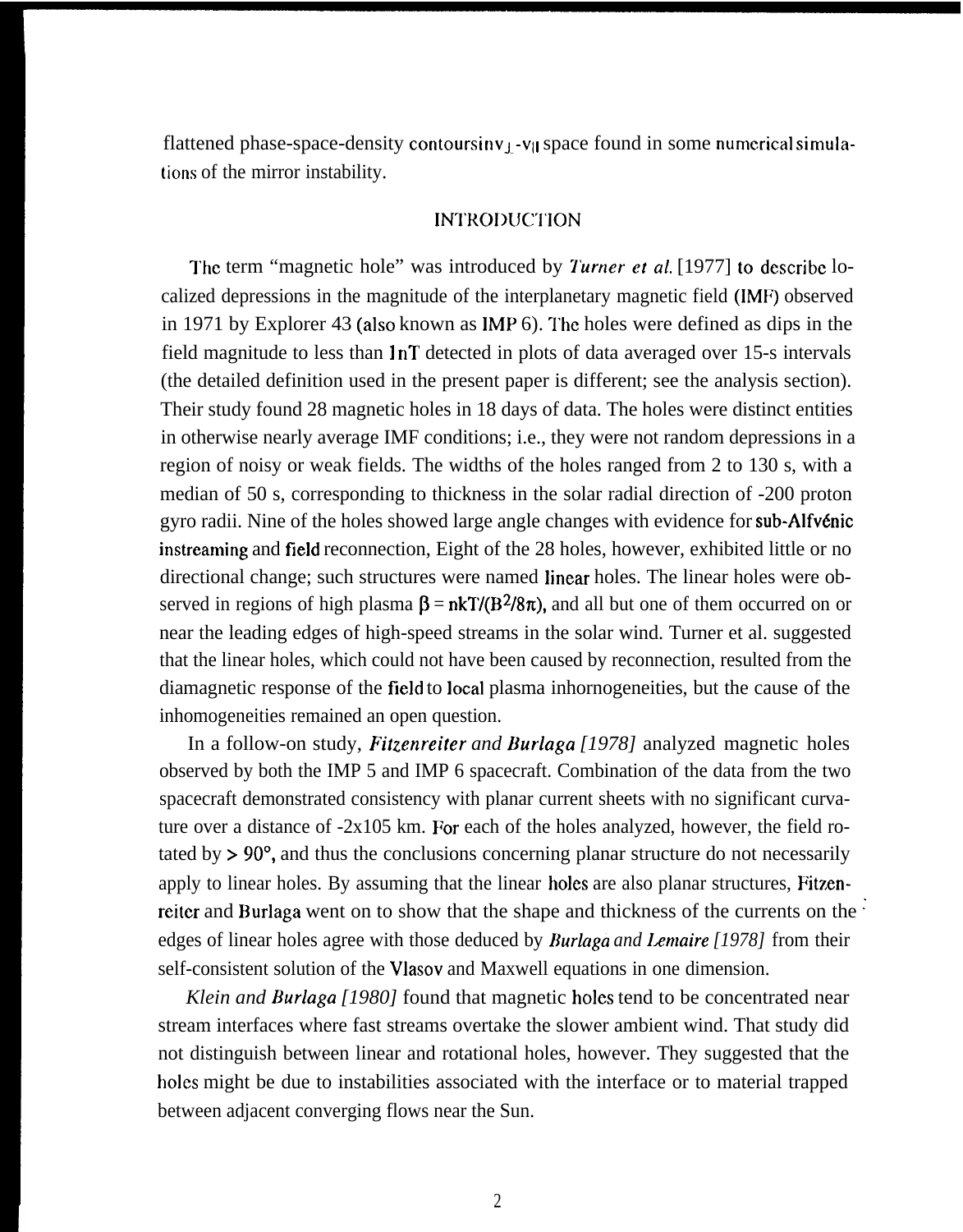Clues to the origin and nature of magnetic holes in the solar wind can perhaps be obtained from studies of similar features observed in the Earth's magnetosheath, *Kaufmann et al. [ 1970]* were the first to study dropouts in field magnitude in the magnetoshcath. Using Explorer- 12 data, they showed that the dips in field strength were anti-correlated with the flux of electrons with energy  $>200 \text{ eV}$  (there were no lower-energy plasma data from that spacecraft), and interpreted the structures as slow-mode magnetoacoustic waves, while admitting the possibility of standing pressure-balance structures, Kaufmann et al, went on to suggest that the mirror instability might bc the underlying cause of the features. Using data from IMP 6, *Crooker et al. [1979]* showed that the anisotropy of the plasma depletion layer just outside the magnetopausc was usually unstable to the mirror mode. *Tsurufani et aL [1982]* used data from lSEE 1 and 2 to show that the quasiperiodic dips in field strength in the magnetosheath did, in fact, meet the high"  $\beta$  and  $T_{\perp}/T_{\parallel}$  I criteria for the mirror instability. Subsequent observations of variations in the magnitude of the magnetic field credited to the mirror instability have been made in the near-Earth magnetosheath *[Hubert et al., 1989; Hubert et al., 1989; Lacombe et al., 1992; Anderson and Fuse/ier,* 1993], in the far-downstream terrestrial magnetosheath *[I%urufani et aL, 1984],* in the rnagnetosheaths of Jupiter and Saturn *[7surutani et al.,* 1982; *Bulogh et al., 1992],* and in the cometosheath of comet Halley *[Russell et al.,* 1987].

Against this background of magnetosheath observations, *Tsurutani et al, [1992]* interpreted a series of magnetic dips (which they did not call "magnetic holes") observed by Ulysses in the plasma behind an interplanetary shock as being caused by the mirror instability, The ion  $\beta$  during that period was high (-4), but the plasma anisotropy was not examined,

The mirror instability occurs when both the plasma  $\beta$  and the temperature anisotropy  $(T_1/T_{11})$  are large (the larger  $\beta$ , the less anisotropy is required). Theoretically, the instability was first treated as a magnetohydrodynamic instability *[Rudakov and Sagdeev,* 196 1; *Thompson, 1964],* but was later described more accurately with a kinetic approach *[Tajiri, 1967; Hasegawa, 1969]* by which it was shown that the mirror instability selectively affects the portion of the particle distribution with large pitch angles. Recently, further elucidating the kinetic approach, *Southwood and Kivelson [1993]* described the physical mechanism of the instability in terms of the behavior of the large pitch angle particles which play the role of "resonant" particles,

Linear Vlasov theory predicts that  $T_{\perp}/T_{\perp} > 1$  also leads to the growth of the proton cyclotron instability. This growing mode has a lower threshold anisotropy at intermediate and low β *[Gary et al., 1976]*, implying that the mirror instability should be observed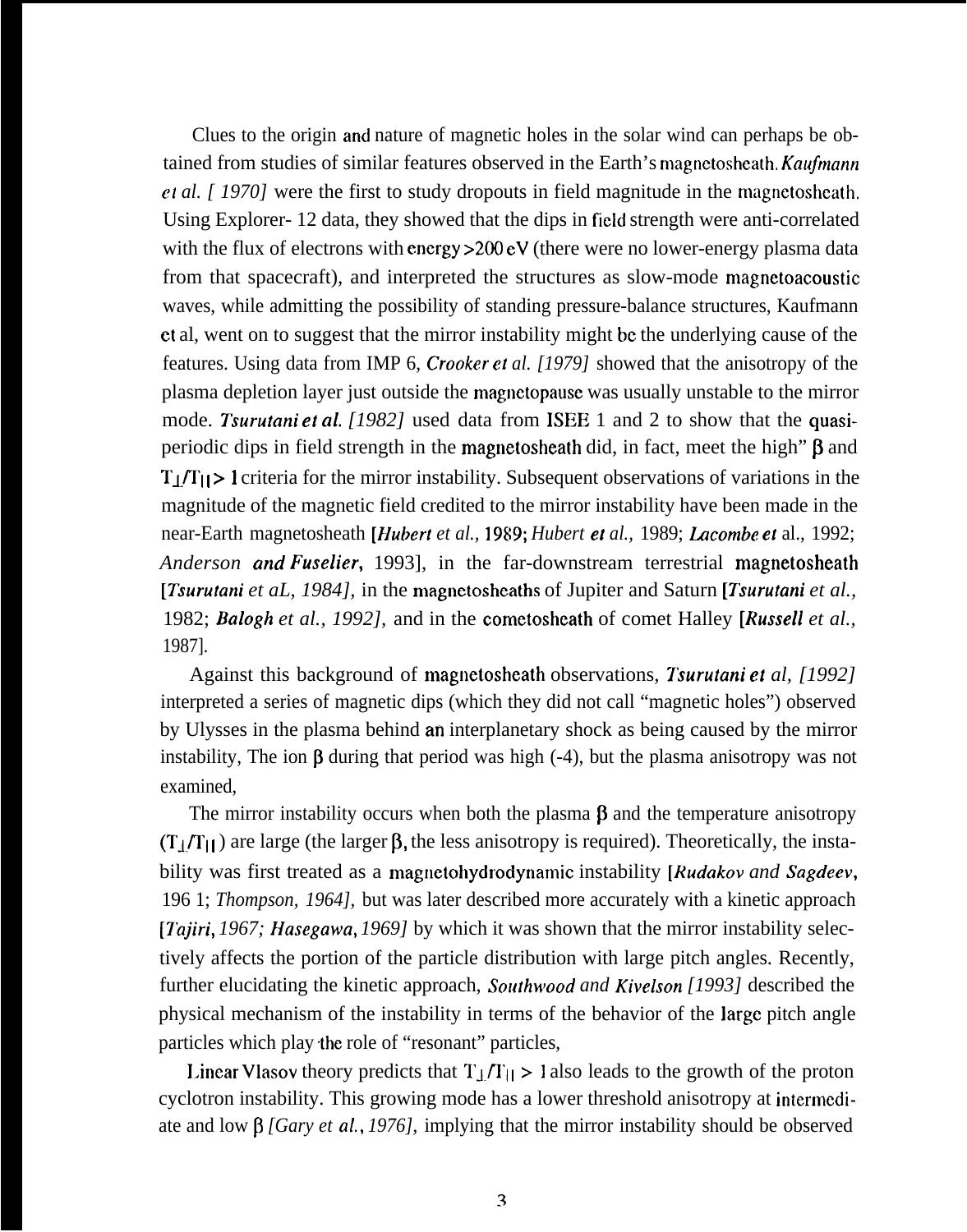only above some critical value of  $\beta$ . Price et *al.* [1986] have shown that the presence of alpha particles introduces damping of the proton cyclotron instability while leaving the mirror mode unaffected, thereby reducing the critical β value. *Anderson and Fuselier [ 1993]* found that in the subsolar magnetosheath the critical value of the parallel proton beta,  $\beta_{11}$ , is about two or three; below that value proton-cyclotron-like fluctuations predominated whereas mirror-like fluctuations were primarily observed above that critical value.

Because linear theory predicts that the relationship between these two instabilities is a sensitive function of the relative helium ion concentration *[Gary et al.,* 1993], it would be interesting to study the effect of this concentration on the possible growth of the mirror instability.

In this paper we pursue the question of the possible relation of magnetic holes in the solar wind to the mirror instability and compare the data to the results of numerical simulations and theory. The methodology was: (1) to search 26 months of solar-wind data acquired by the magnetometer on Ulysses for magnetic holes, (2) to compile statistics concerning their nature and occurrence rate as a function of distance from the Sun and relative to the solar wind stream structure, (3) to select a subset of linear holes that were reasonably simple and isolated from other field variations, calculate the mirror instability criterion for each event in the subset, and compare the results to the average wind observed by Ulysses, and (4) to examine the ion distribution functions within the holes. The detailed study was limited to linear holes to minimize confusion with dips in field magnitude caused by reconnection or other processes associated with interplanetary discontinuities.

### OBSERVATIONS

### INSTRUMENTATION

The Ulysses magnetometer experiment utilizes both a tri-axial fluxgate magnetometer and a vector helium magnetometer *[Babgh cf al.,* 1992]. The experiment usually returns one vector pcr second, although, when allowed by the spacecraft data rate, can return two vectors per second. The magnetometers have been in near] y continuous operation since shortly after launch.

The plasma data were obtained by the Ulysses solar wind plasma experiment Solar Wind Observations Over the Poles of the Sun (SWOOPS). The design and operation of SWOOPS are described by *Bame et al. [1992].* In its usual mode of operation, SWOOPS measures the three-dimensional distribution of protons and alphas with resolution of 5% in energy and  $-5^\circ$  in both polar and azimuthal angles. The ion data are acquired by mea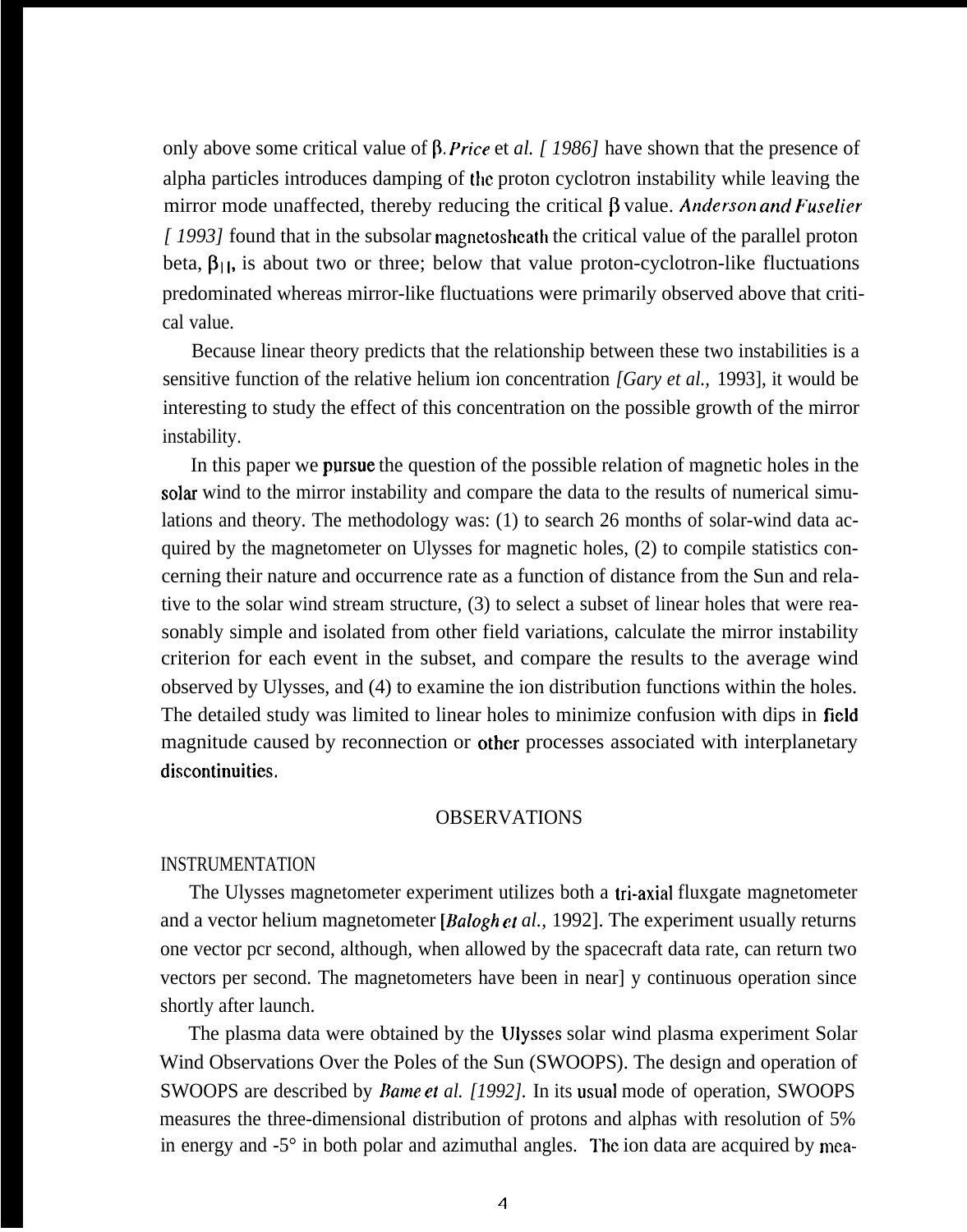suring the two-dimensional angular distributions for each of four consecutive energy levels during a single 12-s spin of the spacecraft. A complete, 40-energy-level spectrum is acquired over ten consecutive spins (i.e., over 2 minutes). A 2-minute spectrum is obtained every 4 or 8 rein, depending on whether the spacecraft is being tracked or is storing data for later readout, SWOOPS has been in nearly continuous operation since November 18, 1990, when Ulysses was 1.15 AU from the Sun, but notational motion of the spacecraft between November 18 and December 18, 1990, prevented determination of the three-dimensional distribution functions for that period.

# STATISTICAL. ANAI.YSIS

An example of a magnetic hole is given in Figure 1a, showing 1-second-average Ulysses magnetometer data. Figure lb displays the same event expanded along the time axis by a factor of 16, showing that the hole is indeed resolved with 7 data points. The field magnitude dropped precipitously from about 9.5 nT to less than 3.0 nT in about 7 seconds. In this example there was little or no rotation of the field as it decreased: the solar-ecliptic x and y components (there is no z component in this example) decreased in phase with each other. Also note the three or four small inverted spikes following the hole which look in all respects much like the hole except the decrease was much less.

The appearance of holes in the magnetic field data is varied. Figure 2 shows five unrelated intervals, each of which contains magnetic holes of different structures, all with field rotations less than 5". As it turns out, the events with no field rotation are those most easily recognized as magnetic holes, often appearing as isolated or small wave train events in a quiet background. The holes depicted in Figure 2 range from what could be described as short wave trains (a and b), to single events reminiscent of solitons. All have a quiet magnetic field background, with the exception of Figure 2c, where the noisy background may disguise a wave train of magnetic holes.

In order to gather statistical information about the magnetic holes, Ulysses magnetic field data (one second averages) covering the period from launch to the end of 1992 were . electronically scanned. A hole was defined to be a dip' in the field strength such that  $B_{\text{min}}/B_0 \leq 0.5$  where  $B_{\text{min}}$  and  $B_0$  are the minimum and average field magnitudes within a sliding window 300 seconds in length. The defining values of  $B_{\text{min}}/B_0$  and the window length were arrived at by trial and error, noting that with values of 0.5 and 300s, respectively, the program found most of the magnetic holes that were visually apparent in plots of time series data, The program also determined the width  $\delta t$  of each hole, in seconds, as well as the field rotation  $\delta\theta$  across the hole.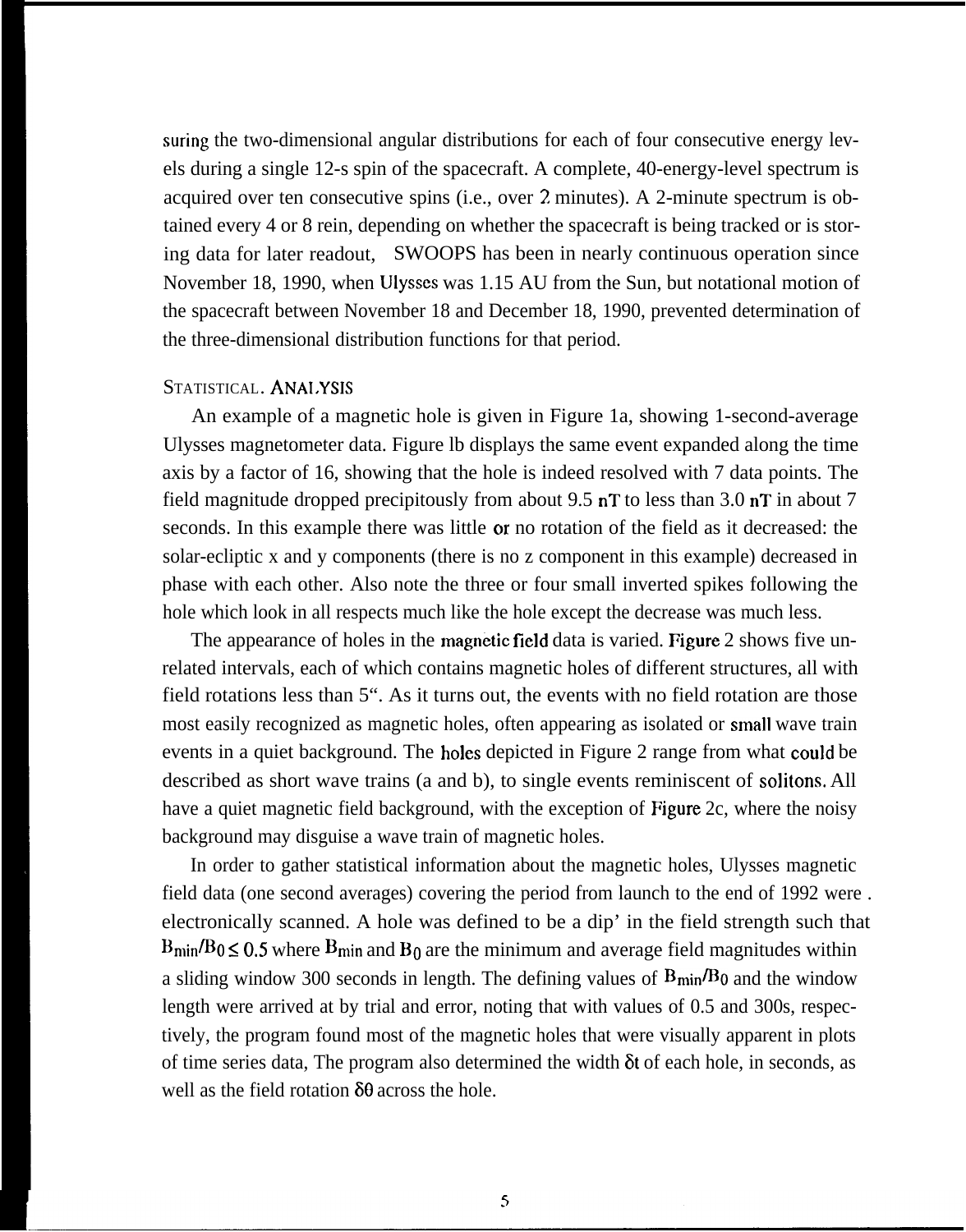The search program found 4127 magnetic holes during the 26 month period  $Qct. 1990$ to Dec. 1992, including 428 events downstream of the Jovian bow shock. In the solar wind, outside the Jovian environment, there were typically about 100 events per month (Figure 3). This large number probably reflects the simplicity of the selection procedure. We know the selected sample includes many magnetic holes, but there arc also probably contributions from heliospheric current sheet crossings [ *Winferhalfer et al.,* 1993] and from other phenomena that produce field decreases but that are not commonly considered to bc magnetic holes. On the other hand, all the events represent significant, short-lived decreases of the field magnitude, so it is conceivable that they all involve the same underlying physical mechanism.

Magnetic holes were found over the full ranges of heliocentric distance and latitude sampled by Ulysses through 1992. Figure 3 shows that the rate of occurrence was highly variable. There is no obvious indication in Figure 3 that the occurrence of holes was related to heliocentric distance. There is a suggestion, however, that the number of holes may have increased with latitude, although this point requires further analysis of higher latitude Ulysses data.

The rotation of the magnetic field vector across a hole  $(\delta\theta)$  was usually small (Figure 4), with more than 30% of the holes having rotations less than 10". If we restrict the selection to cases in which the rotation of the magnetic field vector across the hole was small ("linear holes"), say  $50<5^{\circ}$ , the average number of events per month was 33, which is greater than the number of linear holes observed near 1 AU over a much shorter interval by *7'urner et al, [1977].*

The number of holes decreased with  $B_{\text{min}}/B_0$ , which is a reasonable trend. 'I'here were 40 holes with  $B_{\text{min}}/B_0$  <0.05, and approximately 800 holes at the top end of the selection range (0,45  $\lt B_{\text{min}}/B_0 \le 0.50$ ). The average value of  $B_{\text{min}}$  decreased with time and heliocentric distance, although at every distance the field somtimes reached very low values. Typically,  $B_{\text{min}}$  was about 0.01 nT (Figure 5), but many holes had minimum field strengths that were larger. There were 41 holes with  $B_{\text{min}} < 0.005$  nT.

Figure 6 shows the widths of the holes in seconds. The "width" is defined here as the interval that contains the field minimum, and whose start point and end point are one standard deviation below the average field. Typical] y, the width was between 5 seconds and 25 seconds, with a most probable value lying in the 10-15 seconds bin and a median value of 22s. These numbers compare well with those found by *Turner et al. [1977],* who determined the width of their 28 cases to range from 2 s to 130 s, with a median of 50s. It is important to remember that the geometry of the crossing is not taken into account here, a fact which may contribute to the scatter of the values in Figure 6.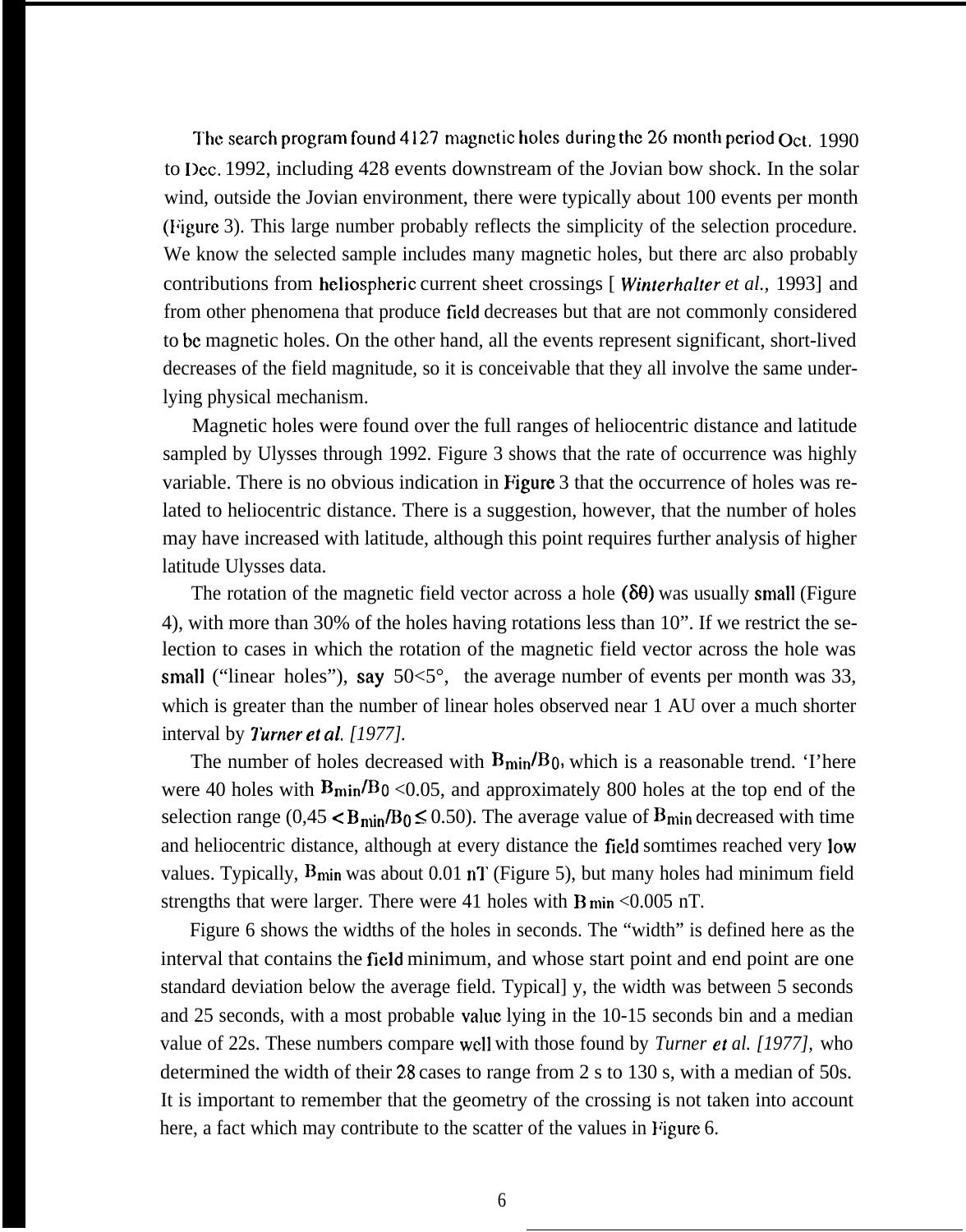# OCCURRENCE OF HOLES RELATIVE TO LARGE-SCALE SOLAR WIND STRUCTURES

To further analyze the properties of the magnetic holes wc concentrated on the linear holes across which the magnetic field rotated less than 5". From the resulting list of 540 events, wc then hand-picked 55 cases that occurred in a quiet background and were thus easily identifiable, as those shown in Figures 1 and 2. That list was then cut to the 45 events for which a good plasma spectrum (with no spacecraft nutation) was obtained within 15 minutes of the observation of the hole.

The 45 holes selected for further study were situated in a variety of solar wind settings. Beginning in early May, 1991, when Ulysses was still near the ecliptic at a solar distance of 2.85 AU, through the middle of 1993 (35° south latitude; 4,5 AU), both the magnetometer and SWOOPS data showed the solar wind usually to be divided into distinctive interaction regions (IRs) separated by relatively quiet non-interaction regions (NONIRS) [Smith et *al,,* 1993; *IVeugebauer cf UL,* 1994]. Of the 32 magnetic holes in our sample observed during that period, 27 were in IRs, 3 were in NONIRs, while 2 were in a region of ambiguous type. 'I'wo of the 13 holes observed between Dec. 18, 1990 and May 1, 1991 (i.e., after the cessation of spacecraft nutation but before the regular appearante of well defined IRs and NONIRS) were also in shocked plasma. One of those holes occurred in a region of plasma with  $T_J > T_l$  extending  $\sim$ 4 hours downstream of a strong reverse shock. But other associations can also be found. At least 12 holes were in plasma that could be identified as originating in coronal mass ejections, Seven holes were located in the high-density plasma sheet in which the hcliospheric current sheet was usually embedded.

#### CONSISTENCY WITH MIRROR MODE STRUCTURES

As mentioned in the introduction, features resembling magnetic holes in planetary magnetosheaths have been associated with the mirror instability. One of the purposes of the present study is to determine whether or not the holes detected by Ulysses in the solar wind might have the same origin.

If the magnetic holes are mirror-mode struct ures, the dip in magnetic pressure must be ' compensated by an increase in the perpendicular plasma pressure, Because most of the magnetic holes passed by the spacecraft in less than a minute while ion spectra were obtained for 2 minutes out of every 4 or 8 minutes, it was usually not possible to measure the ion density and temperature within a hole. q'here were a few lucky exceptions, however, when the phasing of the energy sweeps happened to allow the mapping of the peak of either the proton or the alpha-particle distribution (seldom both) within a magnetic hole. There were 8 proton and 5 alpha particle spectra from which in-hole ion densities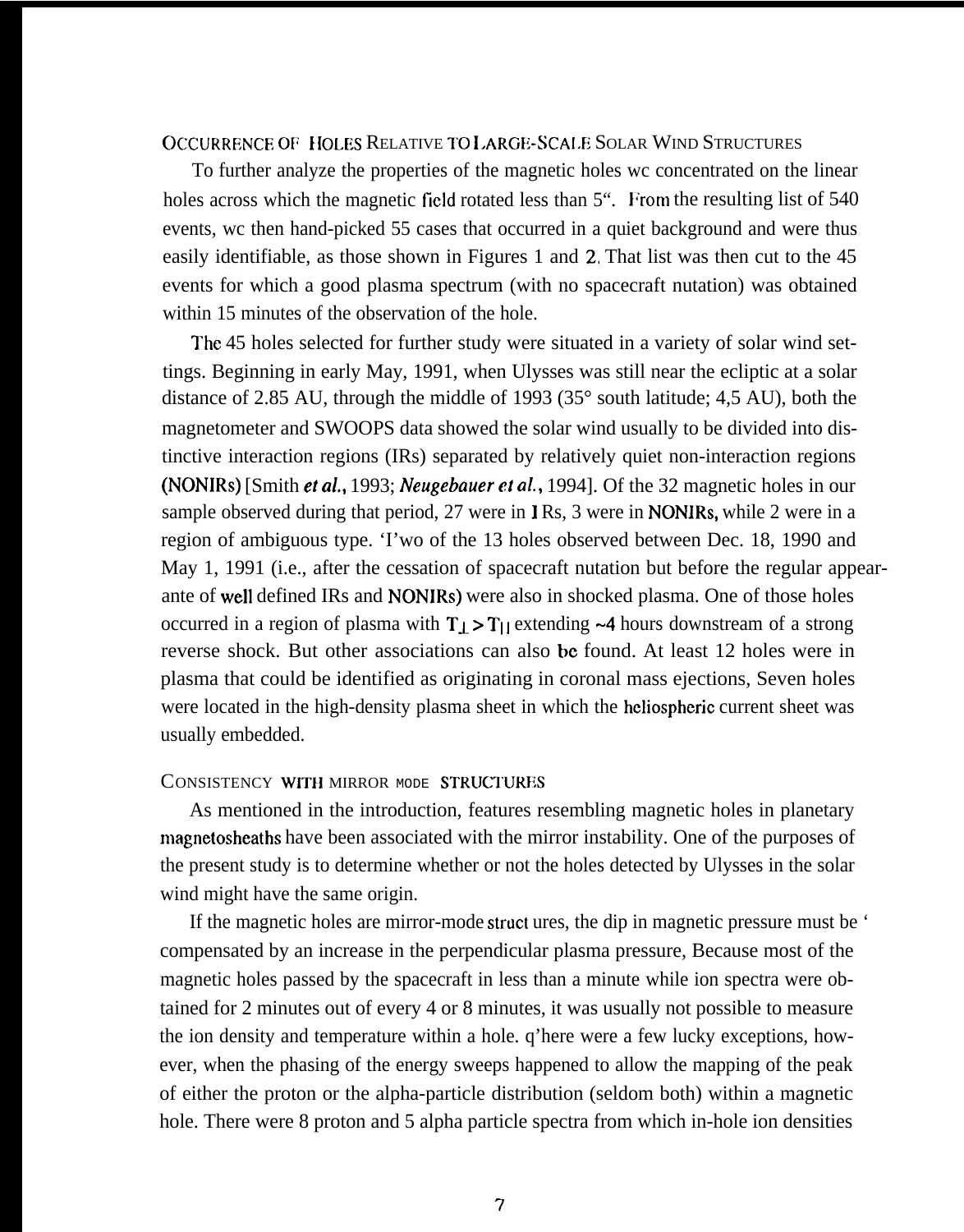and temperatures could be calculated. When those values were compared to the densities and temperatures calculated from adjacent spectra that did not overlap magnetic holes, the results shown in Table 1 were obtained. The first column gives the year, day number, and U'I' of the plasma measurement in the hole, The next two columns give the apparent thickness of the hole (v $\delta t$ ) in units of either the proton or the alpha gyroradius ( $R_{Lp}$  or  $R_{I,\alpha}$ ) calculated from the field strength and ion temperature measured inside the hole. The general shape of the time-series plot of magnetic field strength is also noted in those columns, with "simple" indicating a simple v- or u-shaped depression and "double" indicating the appearance of two overlapping holes with more of a w-shape. The last three columns give the ratio of density n, temperature T, and the product nT inside the hole to the corresponding values for a nearby spectrum outside the hole (denoted by subscript o). The data suggest that both the density and temperature usually increased inside a hole, while the thermal pressure was consistently higher inside than outside. It is not possible, however, to carry out a detailed calculation of pressure balance because we do not have simultaneous observations of protons, alphas, and electrons inside the hole.

The stability criterion for mirror mode waves can be stated as a ratio

$$
R = \frac{\beta_{\perp}/\beta_{\parallel\perp}}{1 + 1/\beta_{\perp}}
$$

where instability corresponds to  $R > 1$ . Figure 7a shows the distribution of R computed from hourly averages of Ulysses field and plasma data between Dec. 18, 1990 (when the spacecraft nutation stopped) and the end of 1992?. Figure 7b shows the values of R computed from the plasma spectra in the undisturbed plasma adjacent to each of the magnetic holes in our smaller data set. The values of  $\beta$ ,  $T_{\parallel}$ , and  $T_{\perp}$  used to calculate R correspond to total ion values, including protons and alphas, but not electrons. From Figure 7a it is seen that the solar wind is almost always very stable against the mirror instability, with a median value of  $R = 0.32$ . R exceeded 1.0 for only 4% of the hours in the interval sampled, For the near-hole observations, however, R was usually between 0.5 and 1.0 : (Figure 7b), with what amounts to a cut-off near  $R=1$ . These features are consistent with a state of marginal stability: On the other hand, there are a number of cases which are closer to  $R=0.5$  than they arc to  $R=1$ , and it is difficult to argue that the plasma conditions are only marginally stable for those cases. Yet Figure 8 shows that it is primarily single isolated holes (like in Figure 2d and e) that appear to have evolved away from the  $R=1$ line, as opposed to multiple holes (like in Figure 2a to c) which cluster more closely around R=1. Our interpretation is that Ulysses observed structures generated by mirror mode instabilities which remained after the distribution relaxed to a marginally stable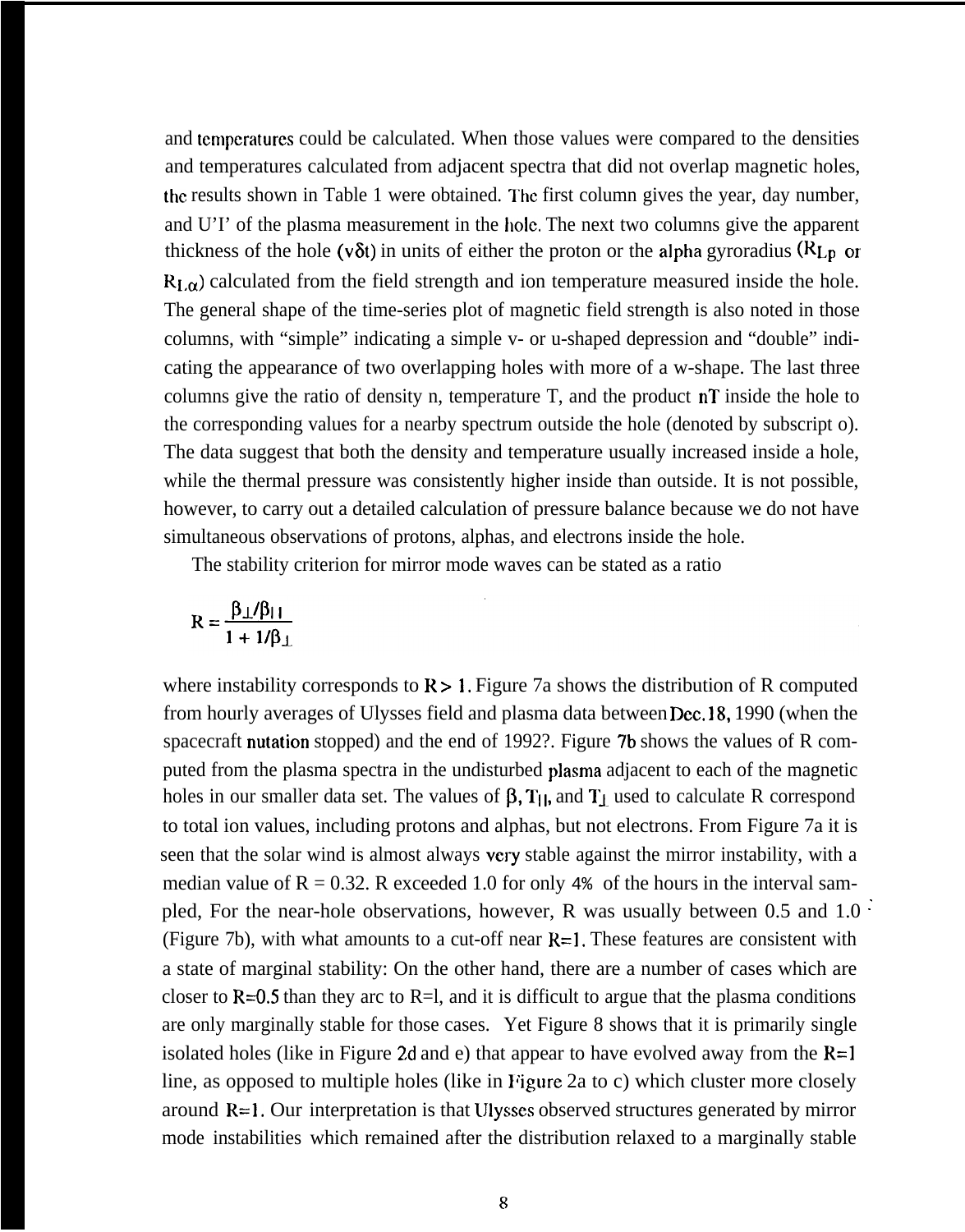state. The single holes may be older remnants of wave trains whose other members have decayed away, and whose distribution is much more isotropized.

Further in formation comparing the state of the solar-wind plasma near magnetic holes to that found during other times is summarized in Table 2. The first row summarizes the data shown in Figure 7. The next two rows contain data on the constituent parts of the instability criterion. T<sub>11</sub> is almost always greater than  $T_{\perp}$  in the solar wind, but on average the plasma adjacent to magnetic holes is as likely to have  $T_1/T_{11} > 1$  as < 1. We note that *Anderson and Fuselier [1993]* found that mirror instabilities in the sunward magnetosheath were limited to the higher  $\beta$  situations whereas the ion cyclotron instability dominated in lower  $\beta$  plasma. Finally, Table 2 shows that the alpha-particle abundance was slightly lower than average in the near-hole plasma *with* values of  $n_{\alpha}/n_{\rm p}$  from 0.021 to 0.123.

### PARTICLE DISTRIBUTIONS

Figures 9 and 10 display the distribution functions constructed from the few spacecraft spins when the SWOOPS energy-sweep sequence allowed the mapping of the peaks of either the proton or alpha-particle distributions. The distributions correspond to the entries in Table 1, with protons plotted in Figure 9 and alphas in Figure 10. The data were transformed and binned into a two-dimensional coordinate system aligned with the magnetic field and moving with the proton flow speed. Bins containing one or more measurements are marked by  $a +$  and contours in regions of phase space with only a few + symbols are not very reliable. There are two contour intervals per decade; i.e., each contour represents a phase space density a factor of 3.16 above or below its neighboring contour.

The contours in Figures 9 and 10 can be compared to the results of numerical simulations by *McKean et al. [1993]* in their Figures 2b and 6g. Both of their simulated distribution functions, one for a slow-growth rate situation and the other for a large-amplitude, rapid-growth case, show rather box-shaped or flattened inner contours in the region of minimum field strength. Some of our distributions (Figures 9g, 9h, 10a, and 10b) exhibit such flattening, but others don't, Our contours do not resemble the distributions proposed by *Soufhwood and Kivelson [1993],* but the 5° angular resolution of the SWOOPS instrument (which is coarser than the binning intervals in Figures 9 and 10) would probably smooth out the rather narrow features sketched by Southwood and Kivel son, even if finite gyro-radius effects did not do so, as was suggested by *McKean e? al. [1993].*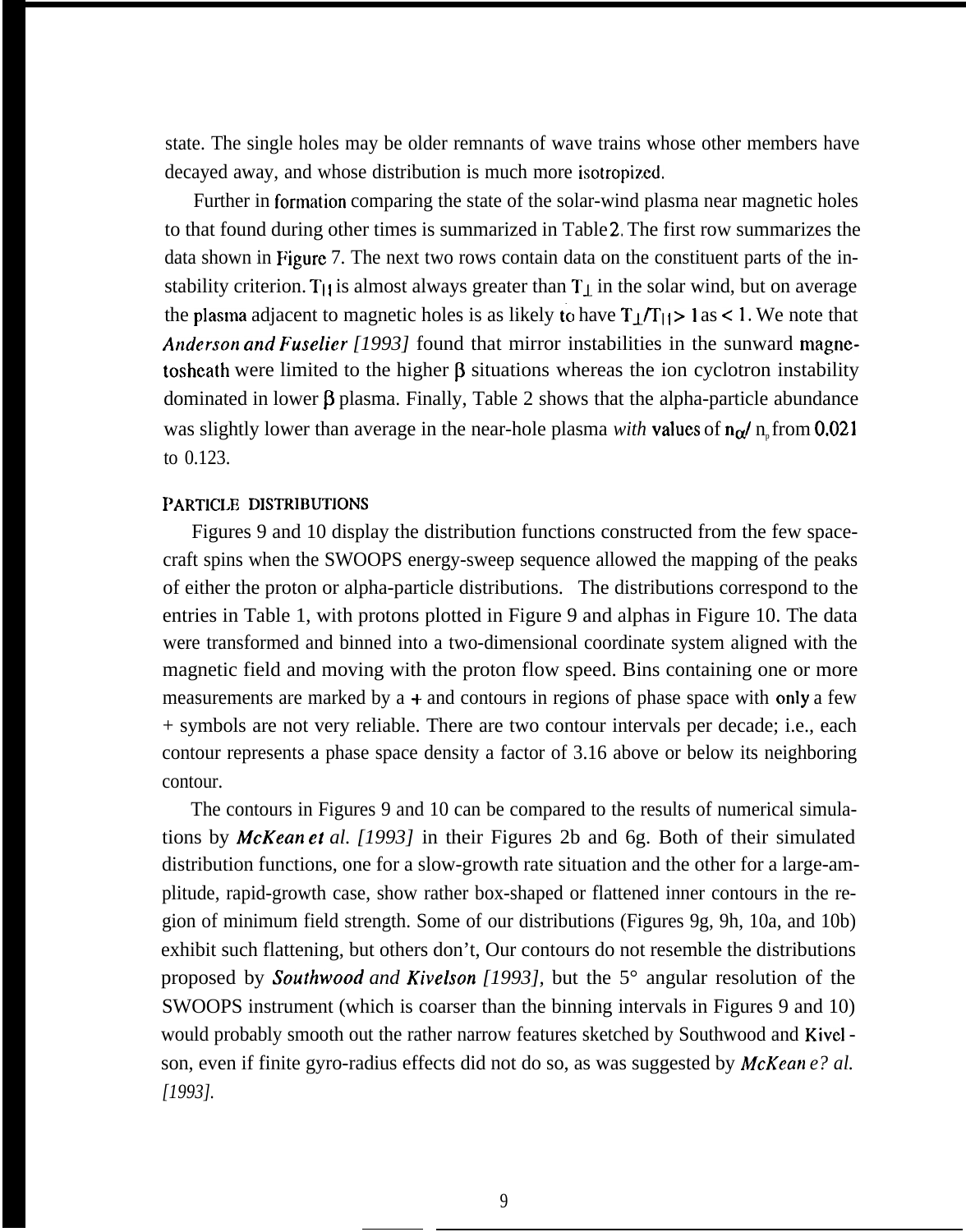From their simulations, *McKean et al.* [ 1993] also produced contours for the distribution functions on the edges of the holes where the field magnitude was changing rapidly. Examination of the SWOOPS data that overlapped hole edges revealed no evidence of more ions (either protons or alphas) moving into the low field region than moving away from it, as found in the simulations. A possible exeption to this statement is shown in Figure 9h, but these observations were obtained almost at the center of the hole.

## DISCUSSION AND CONCLUSIONS

The question that naturally arises is what is the origin of the magnetic holes in the solar wind. Some decreases in the magnitude of the interplanetary magnetic field maybe caused by reconnection at tangential discontinuities *[Burfaga,* 1968], while others are associated with quasi-perpendicularly propagating rotational discontinuities with ion-sense rotation *[Neugebauer*, 1989]. The subset of the Ulysses holes selected for detailed analysis 'was, however, limited to linear holes with angular rotation of the field  $\lt 5$ ", thus eliminating any contribution by or confusion with magnetic reconnection or directional discontinuities.

In principle, a magnetic depression and out-of-phase changes in the field strength and density could be caused by a slow mode wave. We find, however, that the solar wind speed varies little across the holes  $(< 1 \text{ km/s})$ . Thus, there is no evidence for the wave electric field,  $\delta E \propto \delta v \times B$ , necessary for a propagating slow mode wave.

It has been suggested to us that the magnetic holes might have been caused by highspeed impacts of dust with the spacecraft. We believe this interpretation is unlikely. The recurring streams of dust particles [Grün and al., 1993] measured by the Ulysses dust experiment appear to be uncorrelated with the magnetic holes in our data set. ' Furthermore, the distortion of the magnetic field caused by dust impact differs from that of magnetic holes. The magnetic pulses attributed to dust-grain impact on the Giotto spacecraft *[Neubauer et al.,* 1990] had time durations of less than a second, compared to tens of seconds for the magnetic holes studied here. Also, the dust-caused dips in field strength observed by Giotto were followed by periods of stronger field, which were not typical of the Ulysses holes,

We believe the linear magnetic holes observed by Ulysses are probably remnants of structures caused by the occasional mirror instability of the solar wind. The reasons for this belief, discussed in more detail in subsequent paragraphs, are: (1) The dip in field strength is accompanied by a simultaneous increase in plasma density and pressure. (2) The holes are found in high  $\beta$  plasma that is significantly less stable to the mirror mode than most of the solar wind, (3) I'hc plasma with trains of closely spaced magnetic holes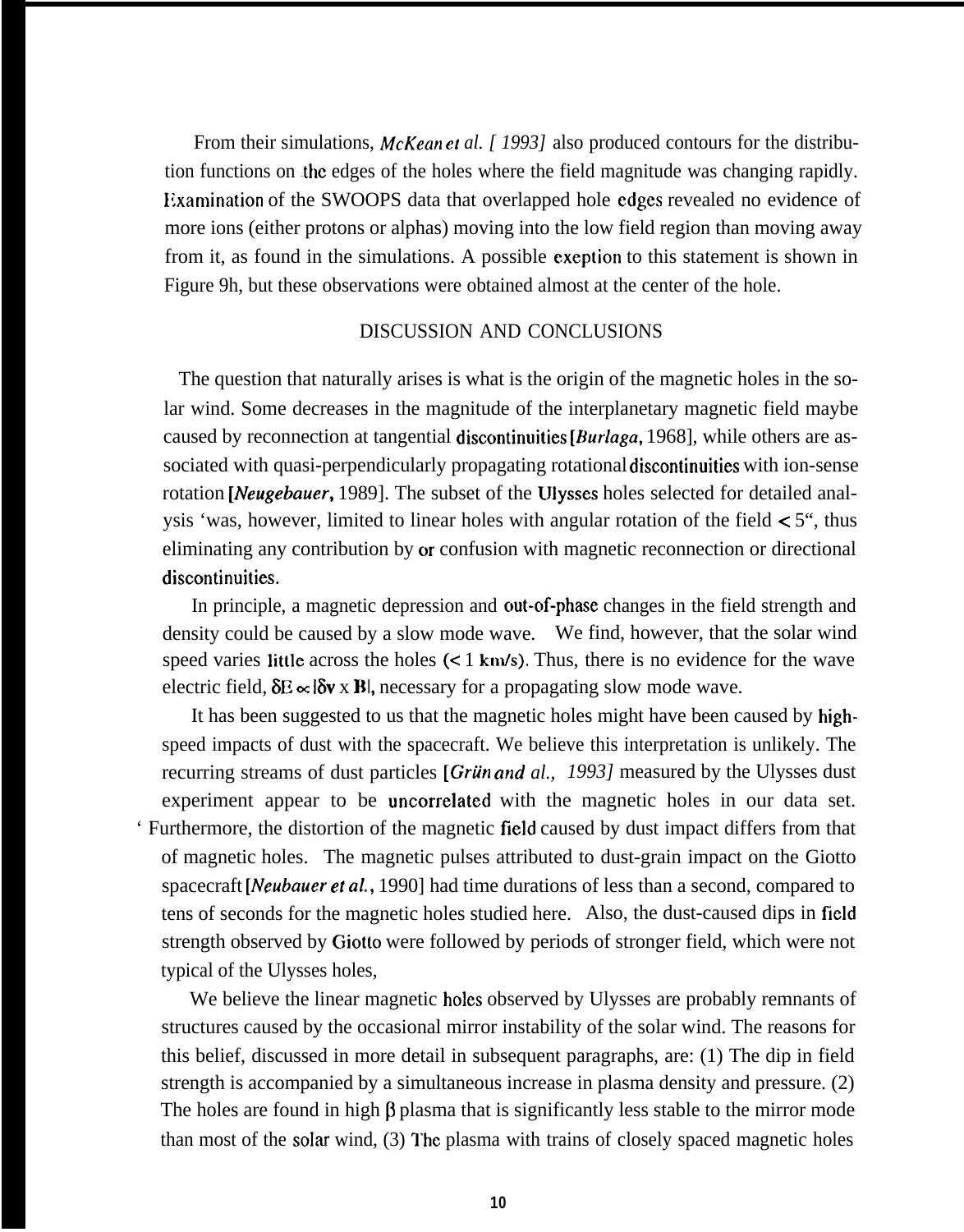is often marginally mirror-mode stable.  $(4)$  There is sometimes a similarity of the squared-off velocity-space contours observed within the holes to distribution functions derived from numerical simulations of mirror-mode waves,

The alpha-particles in the solar wind arc expected to suppress the growth rate of the ion cyclotron instability which would otherwise bc more effective than the mirror instability in reducing the ion anisotropy *[Price et af.,* 1986; *Gary et al.,* 1993]. For the five cases in which alpha-particle data were available inside the holes, the alpha-particle gyroradius was roughly a quarter of the hole dimension and the velocity distributions of the alphas were similar to those of the protons. Thus the alphas probably participate in the mirror-mode process.

If our interpretation concerning the mirror instability is correct, it leads to the conclusion that the holes are probably created in interplanetary space rather than being a relic solar signal, There is no evidence in Figure 3 that magnetic holes decay or disappear with increasing distance from the Sun. The high, but not perfect, correlation of holes with the interaction regions between forward and reverse shocks supports the hypothesis of interplanetary creation because the shocks associated with corotating high-speed streams do not usually develop until the streams are beyond 1 AU.

Interestingly, a number of the holes found in the solar wind appear to have a single large drop in the field without subsequent oscillations (cf. Figure 2). Other cases had two or three or four oscillations, which were progressively reduced in amplitude. We contrast this to observations of the mirror instability in planetary magnetospheres [*Brown*] ef *al,, 1968],* and particularly in the jovian magnetosheath *[Balogh et al.,* 1992], where many field oscillations followed the initial field reduction. In the jovian magnetosheath, the large amplitude waves persisted for days. In the magnetospheric example discussed by *Hasegawa [1969],* the maximum anisotropy occurred at the minimum magnetic field. It was during the subsequent field oscillations that the plasma anisotropy was reduced. Such features were not seen in the solar wind magnetic holes, perhaps because the initial plasma anisotropy which triggered the instability in the solar wind was not as large as can : be found in the magnetosphere or rnagnetosheath. Another difference between our results in the solar wind and those obtained by other experiments in the magnetosheath is the degree of instability of the plasma. We found the solar wind near magnetic holes to be generally mirror-mode stable, although sometimes only marginally so, wherein *Anderson and Fuselier* [1993], for example, found the magnetosheath plasma to be unstable. The difference could be the proximity of the holes observed in the magnetosheath to the region (i.e., the bow shock) where the anisotropy was produced. This argument is supported by Figure 8, which shows that in contrast to the single holes, wave trains, short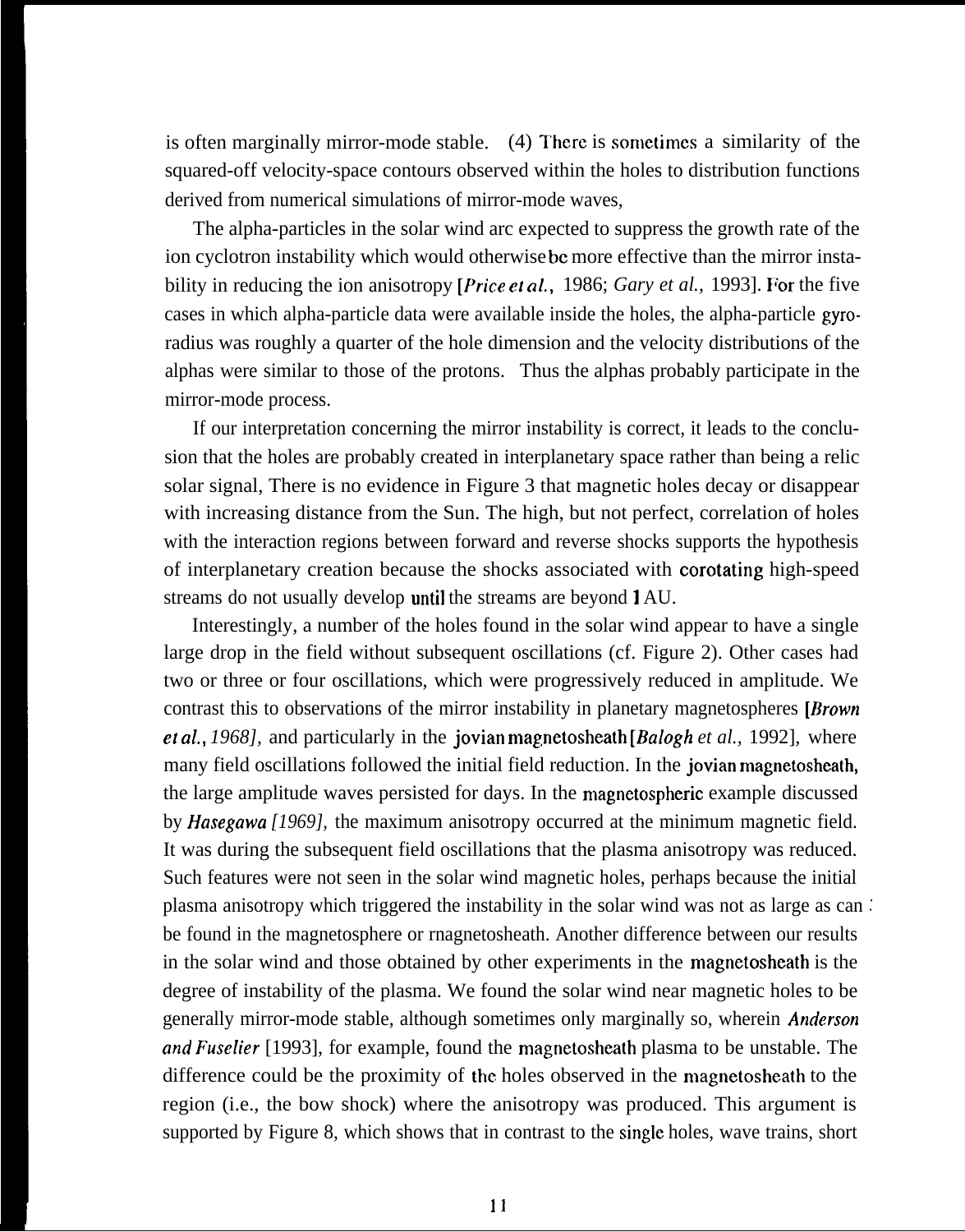as they are in the solar wind, cluster closely below the instability threshold. The plasma was, therefore, not yet isotropized (by mechanisms yet to be specified) to the degree shown in plasma with single holes . This process may resemble a sequence in time analogous to Figure 2 (if this figure represented the evolution of a single event, which is dots not), where a small wave train evolves (a) and coalesces into a single hole (e).

Our search has found a large number of magnetic holes in the solar wind. The restriction placed on the identity of the holes, namely that  $B_{\text{min}}/B_0 < 0.5$ , was arbitrary. We have seen magnetic field signatures in the data which in all respects looked like magnetic holes, except that the dip in the field magnitude was not deep enough to qualify thcm as such. Because those events were probably formed by the same mechanism, the depth to which the field magnitude drops is of secondary consequence. The term "hole" is perhaps a misnomer because it emphasizes the amount of reduction in the magnetic field. What is important is the underlying mechanism which produces the events whose magnitude depends on the amount of free energy available, Thus we expect a broad range of field decreases and we have likel y underestimated the number of magnetic "holes".

Our analysis suggests that the underlying mechanism as the mirror instability. This instability requires a high plasma  $\beta$  and a temperature an isotropy such that  $T_{\perp} > T_{\parallel}$ . Such conditions have been observed in many regions of space: behind planetary and interplanetary shocks, in coronal mass ejections, in the heliospheric plasma sheet, in magnetospheres, anywhere near a boundary that influences particle trajectories, etc.; mirror mode structures would be expected to form in such regions. Figure 3 confirms that the number of holes per day is more or less constant in the solar wind, regardless of the appearance and disappearance of particular large scale solar wind structures: there is often something going on in the solar wind that produces high  $\beta$  and  $T_1 > T_1$ . The apparent ubiquity of the mirror instability suggests that it is an important, if not fundamental, mechanism by which space plasmas in all corners of the heliosphere use up free energy.

Many questions remain unanswered. The unknown three-dimensional structure of magnetic holes can perhaps be addressed by studying holes observed by several closely : spaced spacecraft such as ISEE 1, 2, and 3. The finding of large-scale planarity by Fitzenreiter and *Burlaga* [1978] was limited to field decreases associated with large field rotations and may well be inapplicable to linear magnetic holes or to any other holes resulting from the mirror instability. Another question is the lifetime of holes in a plasma that is no longer mirror-mode unstable; how long do the structures survive? We do not know how to address such a question observationally, but simulations might bc revealing. Another challenge for theoreticians and modelers is to explain the increase of ion temperature within the holes; i.e., how are the ions heated?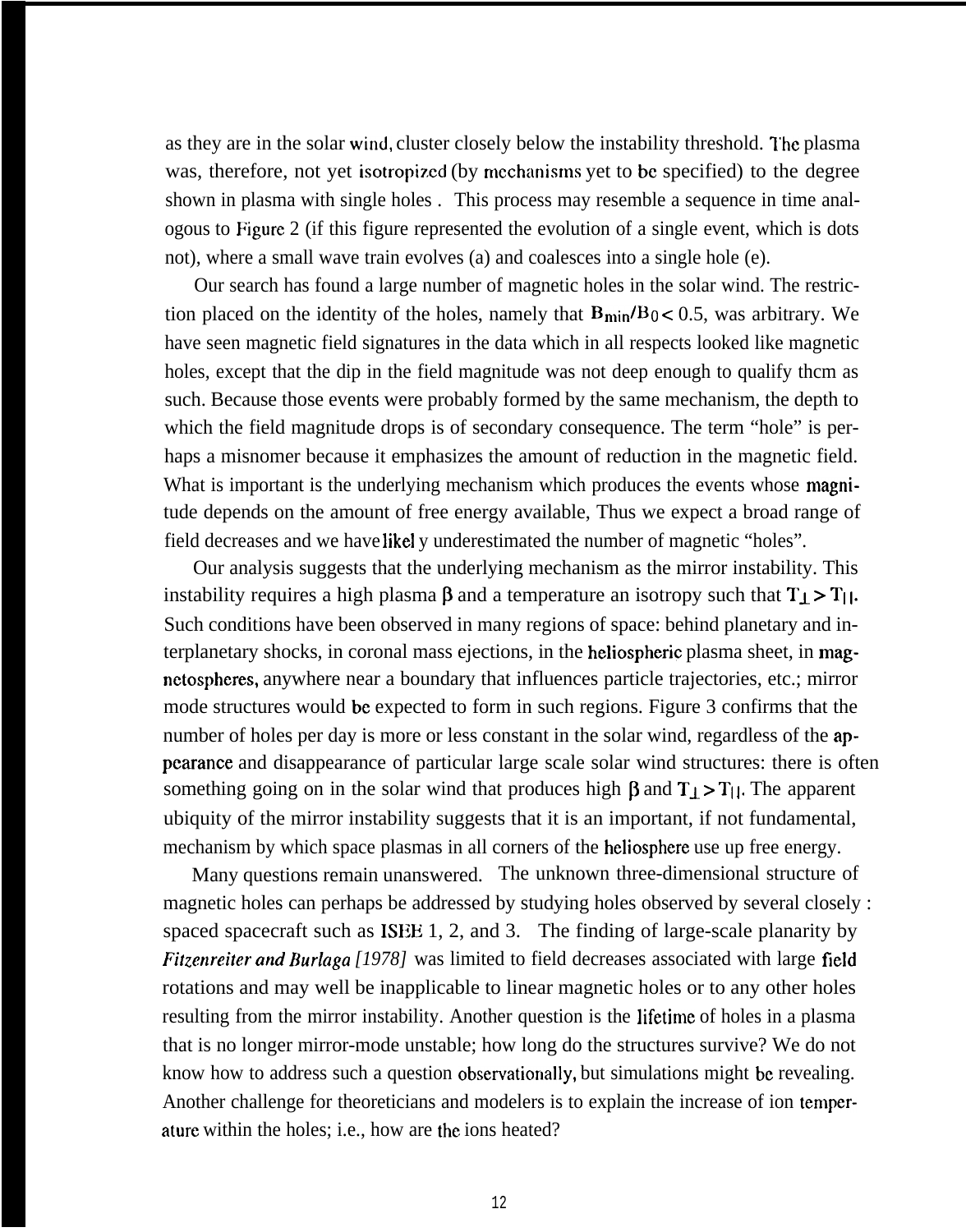#### ACKNOW1.EDGMENTS

We wish to thank S. Peter Gary, Neil Murphy, and Konrad Sauer for their comments and discussions. This research was supported by the Jet Propulsion Laboratory, California Institute of Technology, under contract with the National Aeronautics and Space Administration. Work at Los Alamos was performed under the auspices of the U.S. Department of Energy.

### **REFERENCES**

- Anderson, B. J., and S. A. Fuselier, Magnetic pulsations from 0.1 to 4.0 Hz and associated plasma properties in the Earth's subsolar magnetosheath and plasma depletion layer, *J. Geophys, Res., 98, 1461, 1993.*
- Balogh, A., T. J. Beek, R. J. Forsyth, P. C. Hedgecock, R. J. Marquedant, E. J. Smith, D. J, Southwood, and B, T. Tsurutani, The magnetic field investigation on the Ulysses mission: Instrumentation and preliminary scientific results, *AsIron. Astrophys. SuppL, 92,221, 1992.*
- Balogh, A., M. K. Dougherty, R. J. Forsyth, D. J, Southwood, E. J. Smith, B. T. Tsurutani, N. Murphy, and M. E. Burton, Magnetic field observations during the Ulysses flyby of Jupiter, *Science*, 257, 1515, 1992.
- Bame, S. J., D. J. McComas, B. L, Barraclough, J. L. Phillips, K. J, Sofaly, J. C. Chavez, B. E. Goldstein, and R. K. Sakurai, The Ulysses solar wind plasma experiment, *Astron. and Astrophys. Suppl., 92,237,* 1992.
- Brown, W. L., L. J. Cahill, L. R. Davis, C. E. McIlwain, and C. S. Roberts, Acceleration of trapped particles during a magnetic storm on April 18, 1965, *J. Geophys. Res,* 73, 153, 1968.
- Burlaga, L. F., Micro-scale structures in the interplanetary medium, *Solar Phys., 4, 67, 1968.*
- Burlaga, L. F., and J. F. Lemaire, Interplanetary magnetic holes: Theory, *J. Geophys. Res.,* 83,5157, 1978.
- Crooker, N. U,, T. E. Eastman, and G. S. Stiles, Observations of plasma depletion in the magnetosheath at the dayside magnetopause, *J. Geophys. REs.,* 84, 869, 1979.
- Fitzenreiter, R. J., and L. F. Burlaga, Structure of current sheets in magnetic holes at 1 AU, *J. Geophys. Res.,* 83,5579, 1978.
- Gary, S. P., S. A. Fuselier, and B. J. Anderson, Ion anisotropy instabilities in the magnetosheath, *J. Geophys. Res.,* 98, 1481, 1993.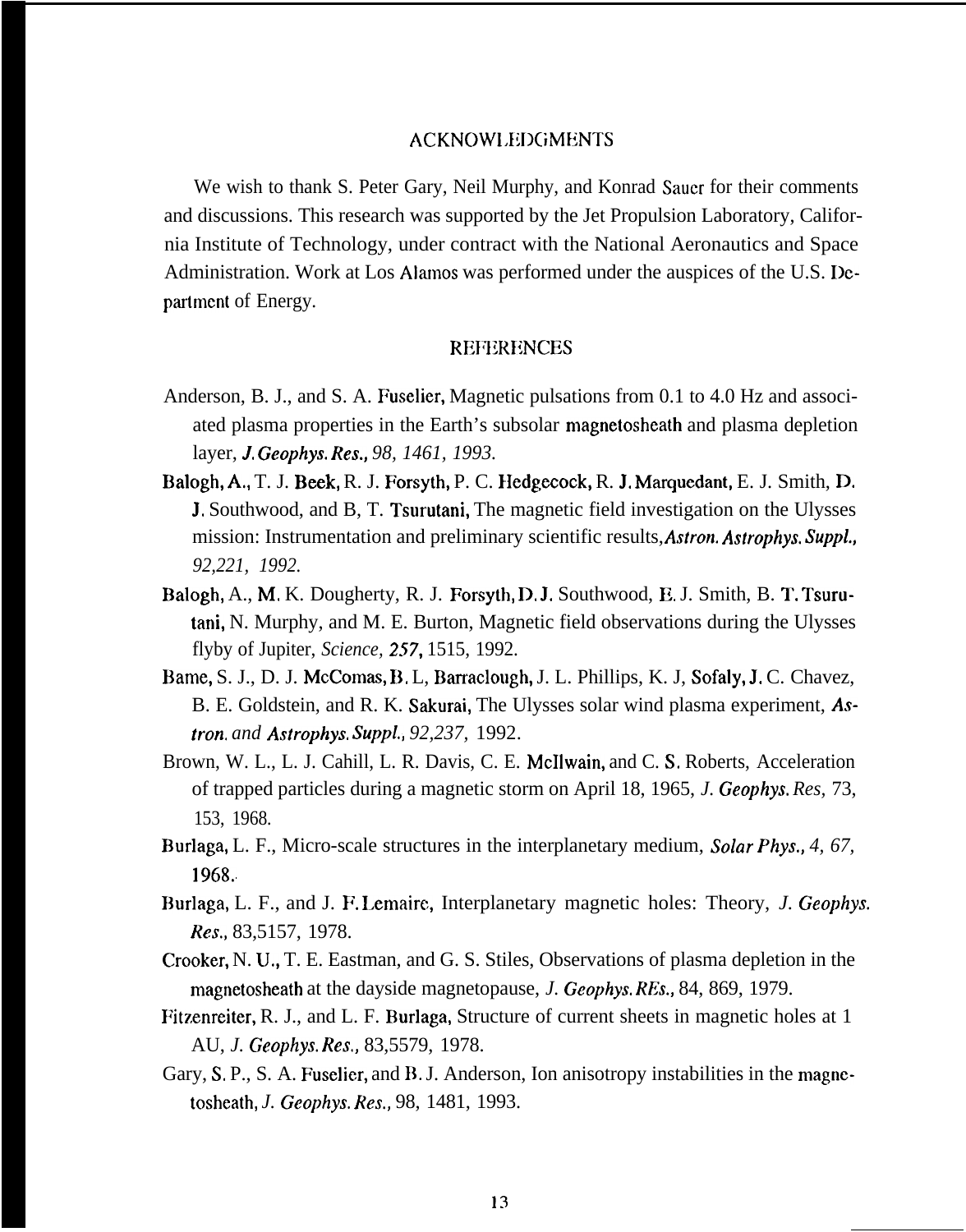- Gary, S. P., M. D. Montgomery, W. C. Feldman, and D. W. Forslund, Proton temperature anisotropy instabilities in the solar wind, *J. Geophys. Res.*, 81, 1241, 1976.
- Grün, E., and e. al., Discovery of jovian dust streams and interstellar grains by the Ulysses spacecraft, *Nature*, 362, 428, 1993.
- Hasegawa, A,, Drift mirror instability in the magnetosphere, *Phys. Fluids, 12, 2642, 1969.*
- Hubert, D., C. C. Harvey, and C. T. Russell, Observations of magnetohydrodynamic modes in the Earth's magnctosheath at 06001.1', *J. Geophys. Res.,* 94, 17305, 1989.
- Hubert, D., C. Perche, C. C. Harvey, C. Lacombe, and C. T. Russell, Observation of mirror waves downstream of a quasi-perpendicular shock, *Geophy. Res. Letf., 16,* 159, 1989.
- Kaufmann, R. L., J.-T. Horng, and A. Wolfe, Large-amplitude hydromagnetic waves in the inner magnetosheath, *J. Geophys. Res.,* 75,4666, 1970.
- Klein, L., and L. F. Burlaga, Interplanetary sector boundaries 1971-1973, *J. Geophys. Res.,* 85,2269, 1980.
- Lacombe, C., F. G. E. Pantellini, D. Hubert, C. C. Harvey, A. Mangeney, G. Belmont, and C. 'I'. Russell, Mirror and Alfvénic waves observed by ISEE 1-2 during crossings of the Earth's bow shock, *Ann. Geophys., 10,772, 1992.*
- McKean, M, E., S. P. Gary, and D. Winske, Kinetic physics of the mirror instability, *J. Geophys. Res.,* 98,21313, 1993.
- Neubauer, F. M., K.-H. Glassmeier, A. J. Coates, R. Goldstein, M. H, Acuna, and G. Musmann, Hypervolocity dust particle impacts observed by the Giotto magnetometer and plasma experiments, *Geophys. Res. Z4M, 17,* 1809, 1990.
- Neugebauer, M., The structure of rotational discontinuities, *Geophys. Res. Lett.*, 16, 1261, 1989.
- Neugebauer, M., B. E. Goldstein, S. J. Bame, and W. C. Feldman, Ulysses near-ecliptic observations of differential flow between protons and alphas in the solar wind, *J. Geophys. Res.,* 99,2505, 1994.
- Price, C. P., D. W. Swift, and L.-C. Lee, Numerical simulation of nonoscillatory mirror waves at the Farth's magnetoshcath, *J. Geophys. Res.,* 91, 101, 1986.
- Rudakov, L. I., and R. Z. Sagdeev, On the instability of a nonuniform rarefied plasma in a strong magnetic field, *Dokl, Akod. Nauk SSSR (Engl. Transl.), 6,415, 1961.*
- Russell, C. T., W. Riedler, K. Schwingenschuh, and Y. Yeroshenko, Mirror instability in the magnetosphere of comet 1 lalley, Geophys. *Res. Left.,* 14,644, 1987.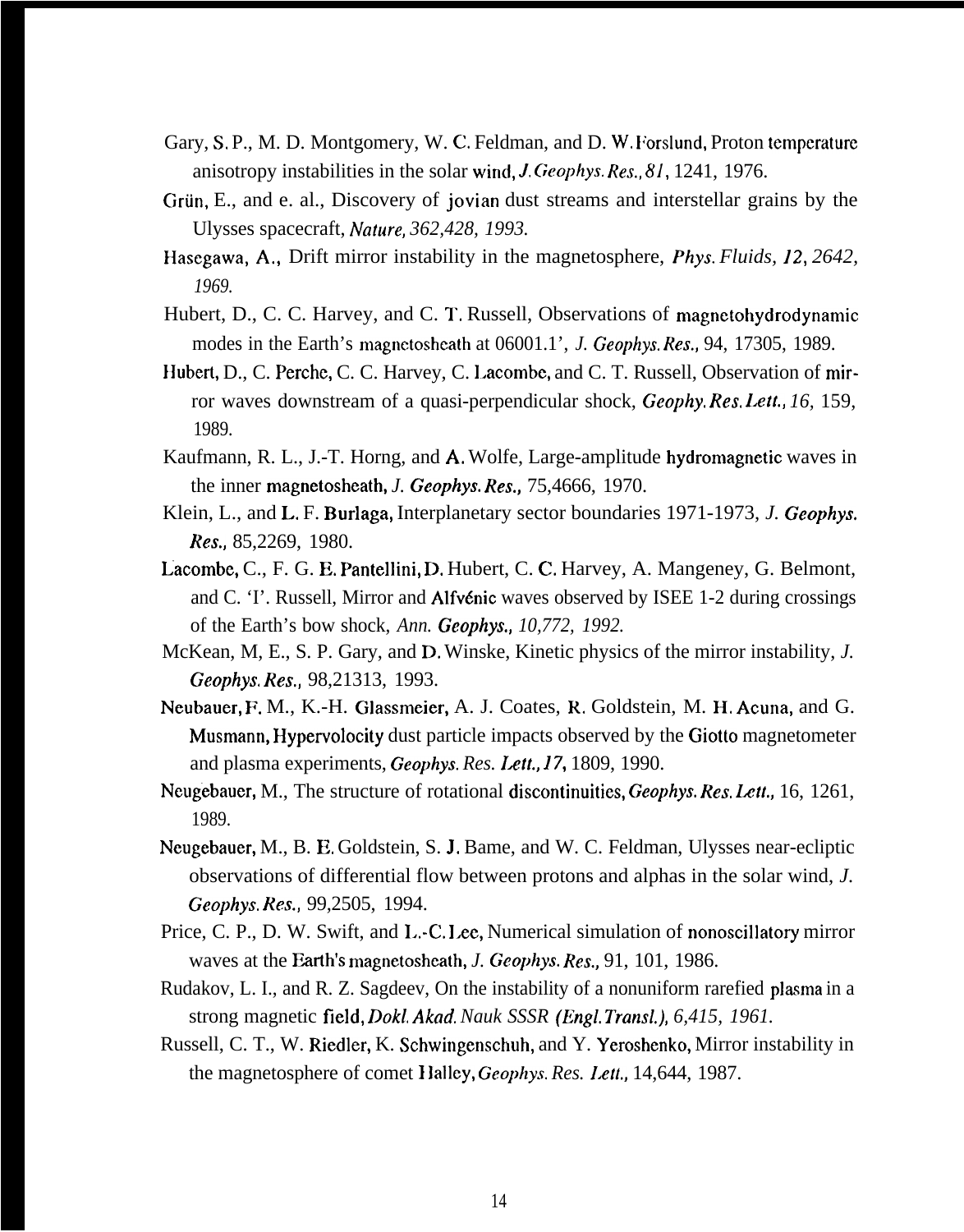- Smith, E. J., M. Neugebauer, A. Balogh, S. J. Bame, G. Erdös, R. J. Forsyth, B. E. Goldstein, J. L. Phillips, and B. T. Tsurutani, Disappearance of the heliospheric sector structure at Ulysses, Geophys. Res. Lett., 20, 2327, 1993,
- Southwood, D.J., and M. G.Kivelson, Mirror instability: 1. Physical mechanism of linear instability, *J. Geophys. Res.,* 98, 9181, 1993.
- Tajiri, M,, Propagation of hydromagnetic waves in collisionless plasma, II, Kinetic approach, *J. Phys. Sot. Jpn, 22, 1482, 1967.*
- Thompson, W. B., *An Introduction to Plasma Physics,* Pergamon, New York, 1964.
- Tsurutani, B. T., I. G. Richardson, R. P, Lepping, R. D. Zwickl, D. E. Jones, E. J. Smith, and S. J. Bame, Drift mirror mode waves in the distant  $(X \approx 200 R_e)$  magnetosheath, *Geophys. Res. Lett,, 11,* 1102, 1984.
- Tsurutani, B. T,, E, J. Smith, R. R, Anderson, K. W. Ogilvic, J. D, Scudder, D. N. Baker, and S. J. Bame, Lion roars and nonoscillatory drift mirror waves in the magnetosheath, *J. Geophys. Res,,* 87,6060, 1982.
- Tsurutani, B. T., E. J. Smith, D. J. Southwood, and A. Balogh, Nonlinear magnetosonic waves and mirror mode structures in the March 1991 Ulysses interplanetary event, *Geophy. Res. Left,, 19, 1267,* 1992.
- Turner, J. M., L. F. Burlaga, N. F, Ness, and J. F. Lemaire, Magnetic holes in the solar wind, *J. Geophys. Res.,* 82, 1921, 1977.
- Winterhalter, D., E. J. Smith, M. E. Burton, N. Murphy, and D. J. McComas, The heliospheric plasma sheet, *J. Geophys. Res.*, (in press), 1993.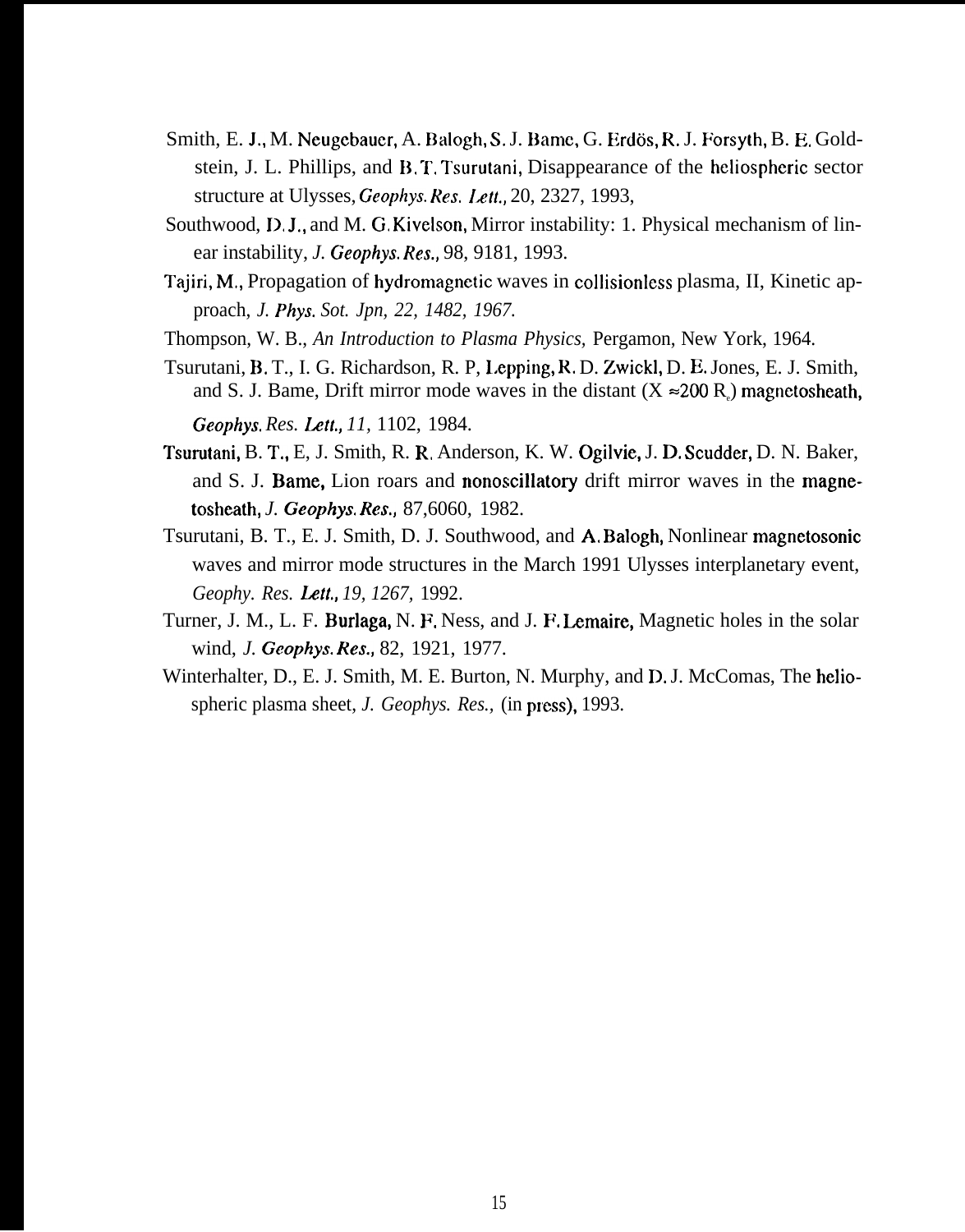Table 1. Plasma properties of magnetic holes

| Yr/Dav/UT                                                      | vot/KLp                                                                                                         | vot/KLa       | $n/n_0$            | $\Gamma\!T_0$    | $nT/(nT)$ <sub>0</sub>                                |
|----------------------------------------------------------------|-----------------------------------------------------------------------------------------------------------------|---------------|--------------------|------------------|-------------------------------------------------------|
| רררדווחז ודב                                                   |                                                                                                                 | Antinon - 47  | <b>77.17</b>       | 1.01             | $C\cap 1$                                             |
| <b>TALL 777777</b>                                             | <b>SIGRANT - 10</b>                                                                                             |               | <b>17.1</b>        | <b>NT11</b>      | 1.11                                                  |
| フェフルフ すいまこ へい                                                  |                                                                                                                 | オフ ニ ブンユフザ    | $90^{r}$           | $\frac{2}{3}$    | 1.11                                                  |
| フェークング ブレッ                                                     | <b>MANAHA - ZT</b>                                                                                              |               | $\frac{1}{4}$      | C                | $\begin{array}{c} 1 \quad 0 \\ 1 \quad 0 \end{array}$ |
| フェイレクス エキクエ                                                    | Antino - 07                                                                                                     |               | $rac{5}{2}$        | $\frac{1}{2}$    | 1.10                                                  |
| ŀ<br>الرائد المقادم وبوارد                                     |                                                                                                                 | Ardinina - ou | للقادة             | <b>Viti</b>      | 007.70                                                |
| フェフリング サイドン                                                    | $\frac{1}{1}$ $\frac{1}{1}$ $\frac{1}{1}$ $\frac{1}{1}$ $\frac{1}{1}$ $\frac{1}{1}$ $\frac{1}{1}$ $\frac{1}{1}$ |               | 25.77              | 11.10            | <b>CA'T</b>                                           |
| フォンフクス フールク                                                    | <b>Norman - A7</b>                                                                                              |               | 5.4.47             | $5 - 1$          | $-2.01$                                               |
| フェーブンきょう こう                                                    |                                                                                                                 | Ardmno - mu   | $\frac{1}{4}$      | ナウン              | C1.1                                                  |
| フェフンファイヤフ                                                      | Ardmro - c.o                                                                                                    |               | $-1.7$             | $\sum_{i=1}^{n}$ | 15.1                                                  |
| Justal Land                                                    |                                                                                                                 | Ardmin - 150  | ر زمان             | $\frac{1}{2}$    | $5 - 25$                                              |
| $\sim$<br>$\begin{array}{c} 1 \\ 1 \\ 1 \\ 1 \\ 1 \end{array}$ | <b>ATAMATION</b><br>$\frac{1}{4}$                                                                               |               | وعدد               | $+5.7 +$         | 1.2.1                                                 |
| ו הרוב המוני המוצר ו                                           | $\frac{1}{2}$                                                                                                   |               | ŗ<br>$\frac{1}{1}$ | r<br>C<br>C<br>C | $\frac{1}{2}$                                         |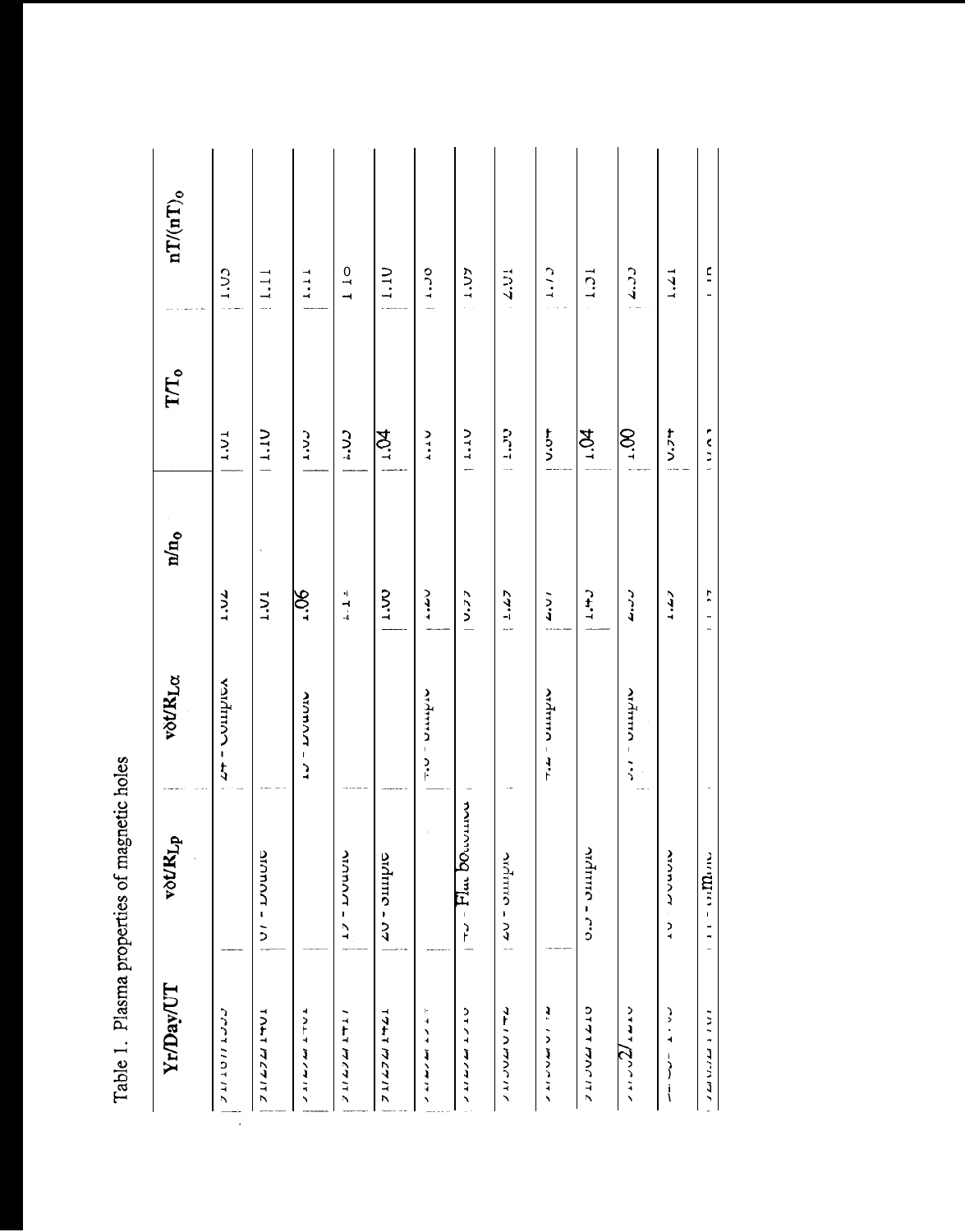Table 2. Mean and median values of plasma parameters for the solar wind containing magnetic holes compared to the same parameters for all the solar wind data observed by Ulysses between Dec 18, 1990 and Dec 31, 1992.

| Parameter                                                         | Magnetic Hole Periods<br>Mean / Median | All Data<br>Mean / Median |
|-------------------------------------------------------------------|----------------------------------------|---------------------------|
| $R = \frac{\beta_{\perp}/\beta_{\parallel}}{1 + 1/\beta_{\perp}}$ | 0.76 / 0.74                            | 0.39 / 0.32               |
| $rac{T_{\perp}}{T_{\parallel}}$                                   | 0.92/0.94                              | 0.90 / 0.82               |
| β                                                                 | 2.90 / 1.74                            | 0.68 / 0.40               |
| $n_{\alpha}/n_{\rm p}$                                            | 0.054 / 0.045                          | 0.049 / 0.042             |

 $\sim$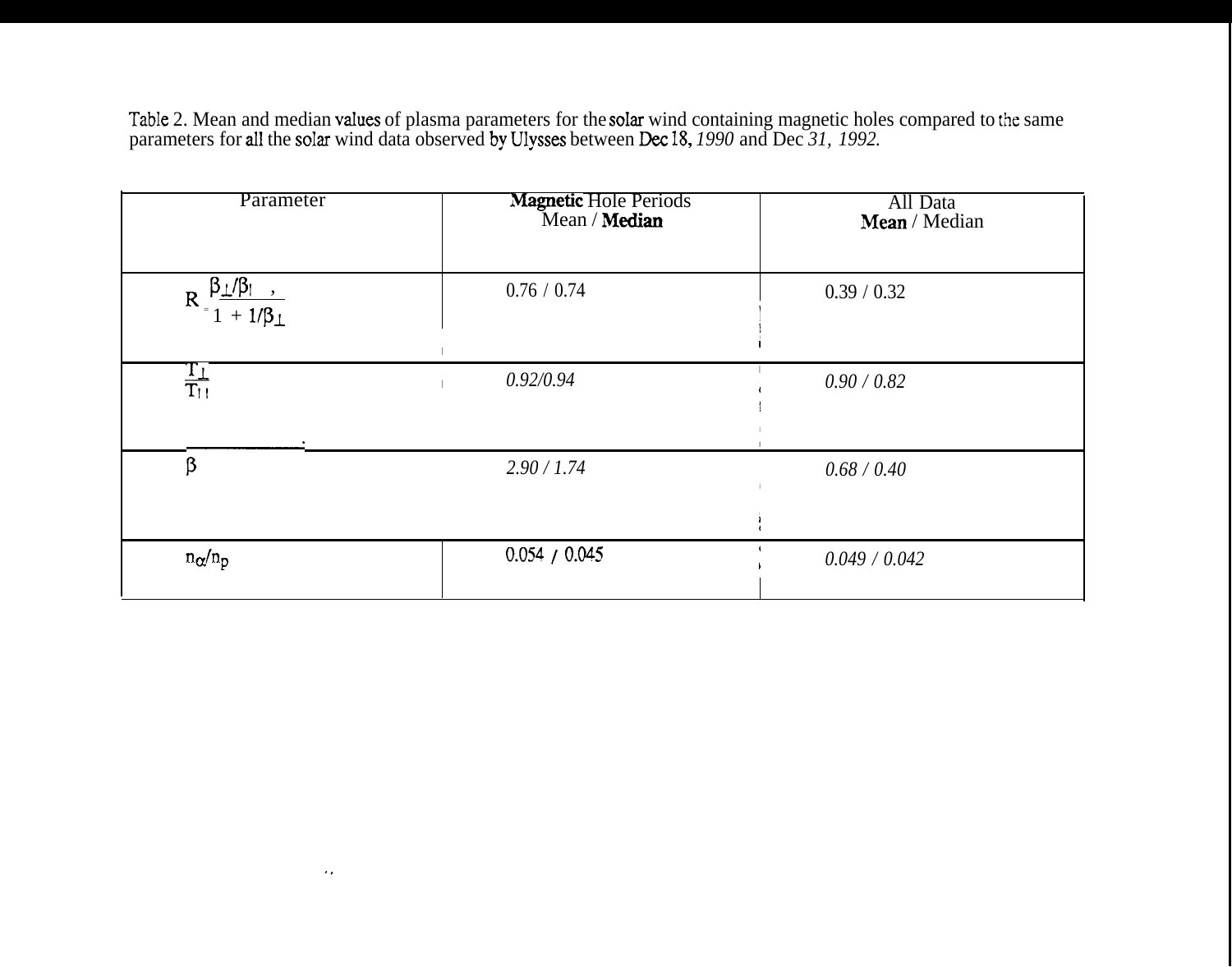# FIGURE CAPTIONS

,,

Figure 1. a) Example of a magnetic hole on November 29, 1990. Shown are the magnctic field components in heliographic coordinates, and the field magnitude. b) The same as in a), but with the time scale expanded by a factor of sixteen and centered on the major hole at 02:08:55 UT,

Figure 2. Field magnitude variations in five selected magnetic holes. The events have in common that  $B_{\text{min}}/B_0$  c 0.5, and  $\delta\theta < 5^\circ$  ("linear holes").

Figure 3. The number of magnetic holes found per month in the solar wind and at Jupiter. The total number is 4127, The solar wind events are further subdivided by their magnetic field rotation, The top scales show the monthly averages of Ulysses' heliocentric range and latitude.

Figure 4. Distribution of  $\delta\theta$ , the angle by which the magnetic field rotated across the magnetic holes in the solar wind. The most probable rotation was in between  $3^{\circ}$  and  $6^{\circ}$ . More than 30% of the holes had rotations less than 10<sup>o</sup>.

Figure 5. Distribution of  $B_{\text{min}}$ , the minimum magnetic field strength of each hole, for 3427 solar wind cases. The 272 cases for which  $B_{\text{min}} > 1 \text{nT}$  are not shown. The typical B<sub>min</sub> is about 0.01 nT, with 41 holes having  $B_{\text{min}} \le 0.005$  nT.

Figure 6. Distribution of the "width", in seconds, across the holes. The width is defined as the interval which contains the field minimum, and whose start point and end point are one standard deviation below the average field, The most probable value was in the 10- 15 seconds bin, and the median value was 22s.

Figure 7. Distribution of the stability criterion for mirror mode waves  $R = (\beta_{\perp}/\beta_{\parallel})/(1 +$  $1/\beta_1$ , which is > 1 for instability to occur, for (a) hourly averages of all the solar wind ' data acquired between Dec. 18, 1990 and Dec. 31, 1992, and (b) in the plasma adjacent to the subset of magnetic holes sclectcd for detailed study.

Figure 8. The total ion temperature an isotropy versus total ion  $\beta$  for the events in Figure 7. Plotted are isolated holes, events that show only one decrease in the magnetic field (open circles), and events that have two or more closely spaced decreases, i.e., multiple holes or wavetrains (solid circles). Also shown is the instability threshold  $R=1$  (solid line). Note that the wave trains tend to cluster near  $R=1$ .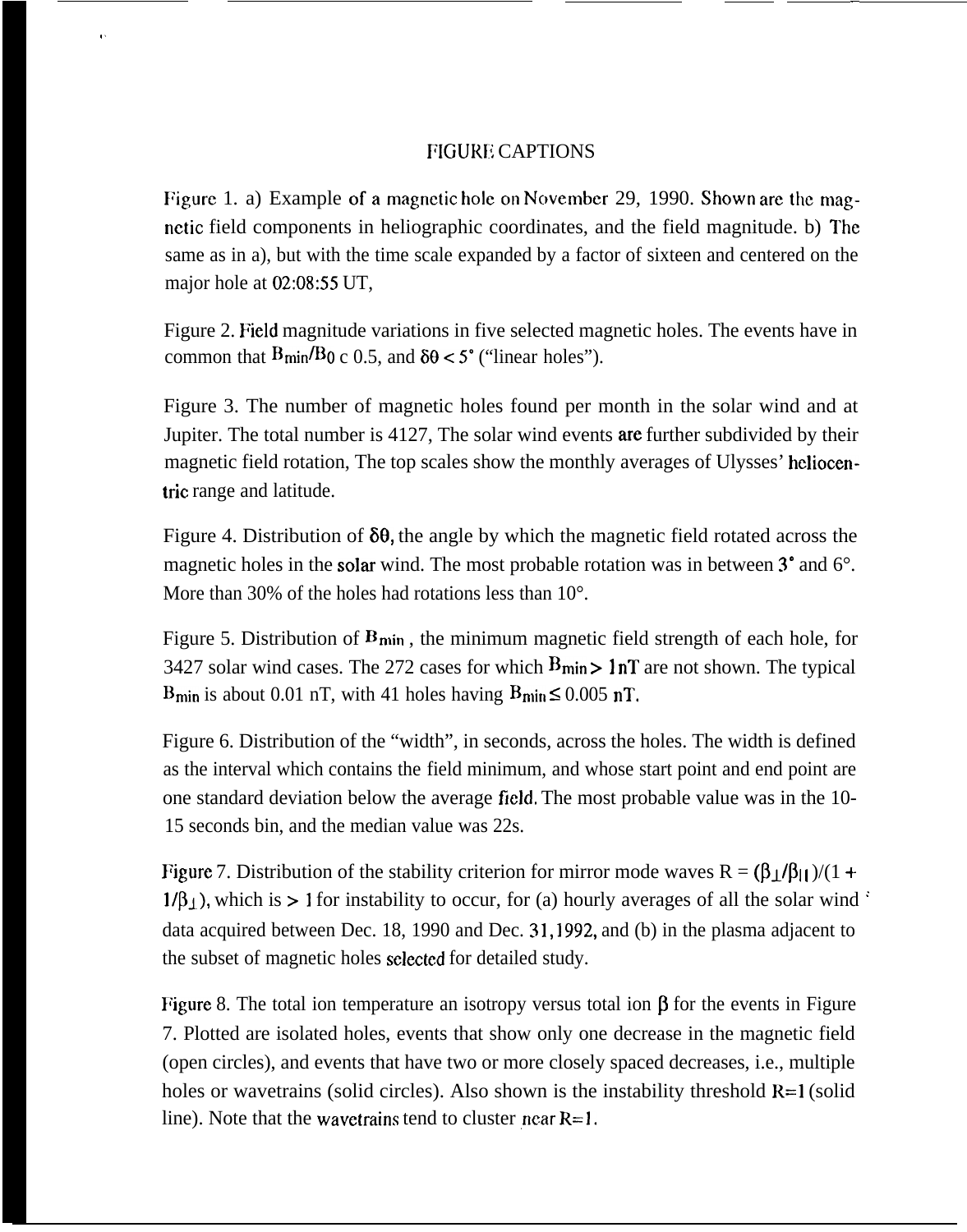Figure 9. Contours of proton phase-space density observed inside magnetic holes as a function of  $v_{\perp}$  and  $v_{\parallel}$  in a coordinate system moving with the solar wind speed and aligned with the interplanetary magnetic field. There arc two contours per decade. The  $+$ signs mark  $v_{\perp}$ - $v_{\parallel}$  bins in which there were measurements.

Figure 10. Same as Figure *9* for alpha-particle distributions.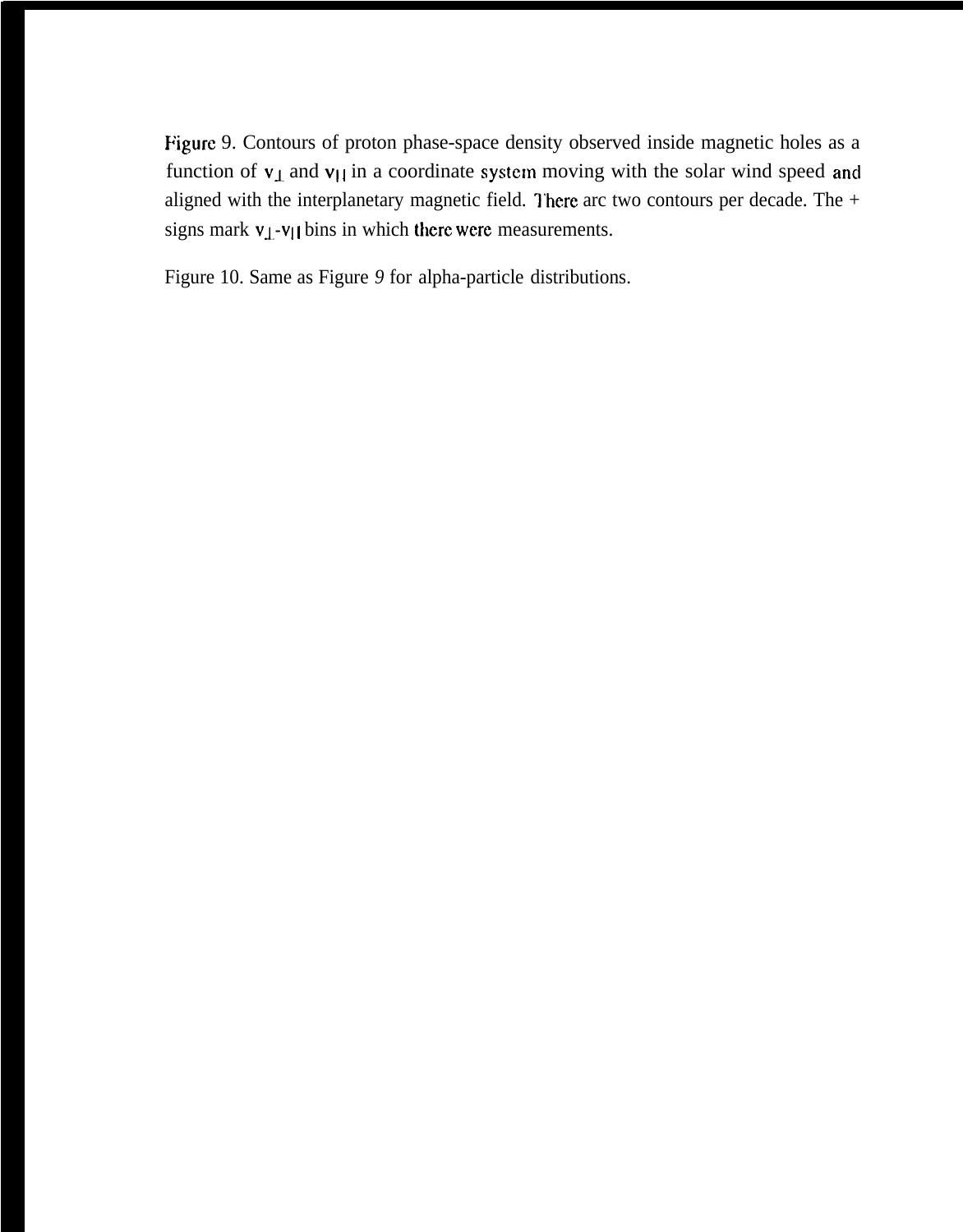

Figure la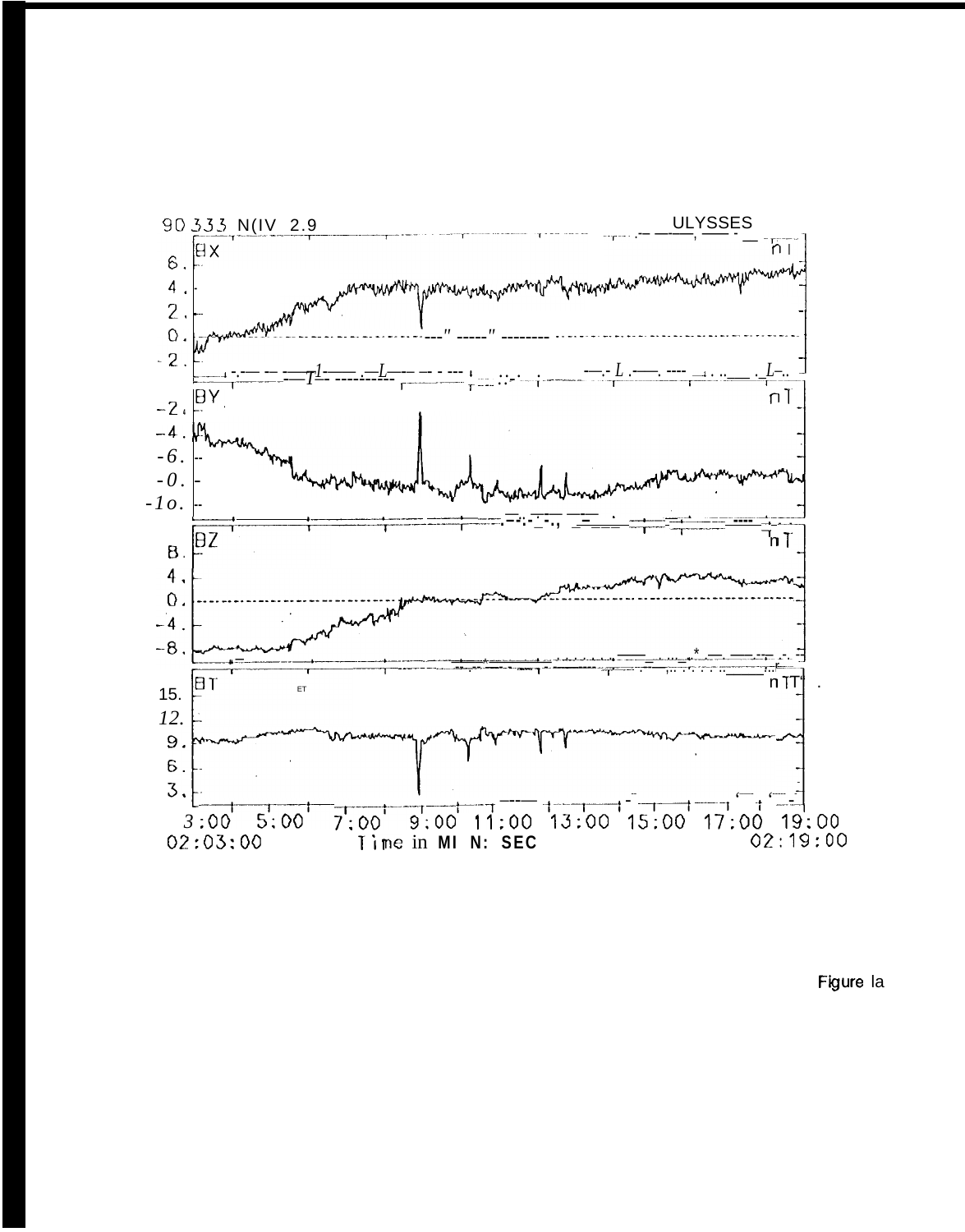

 $\ddot{\phantom{1}}$ 

Figure 1 b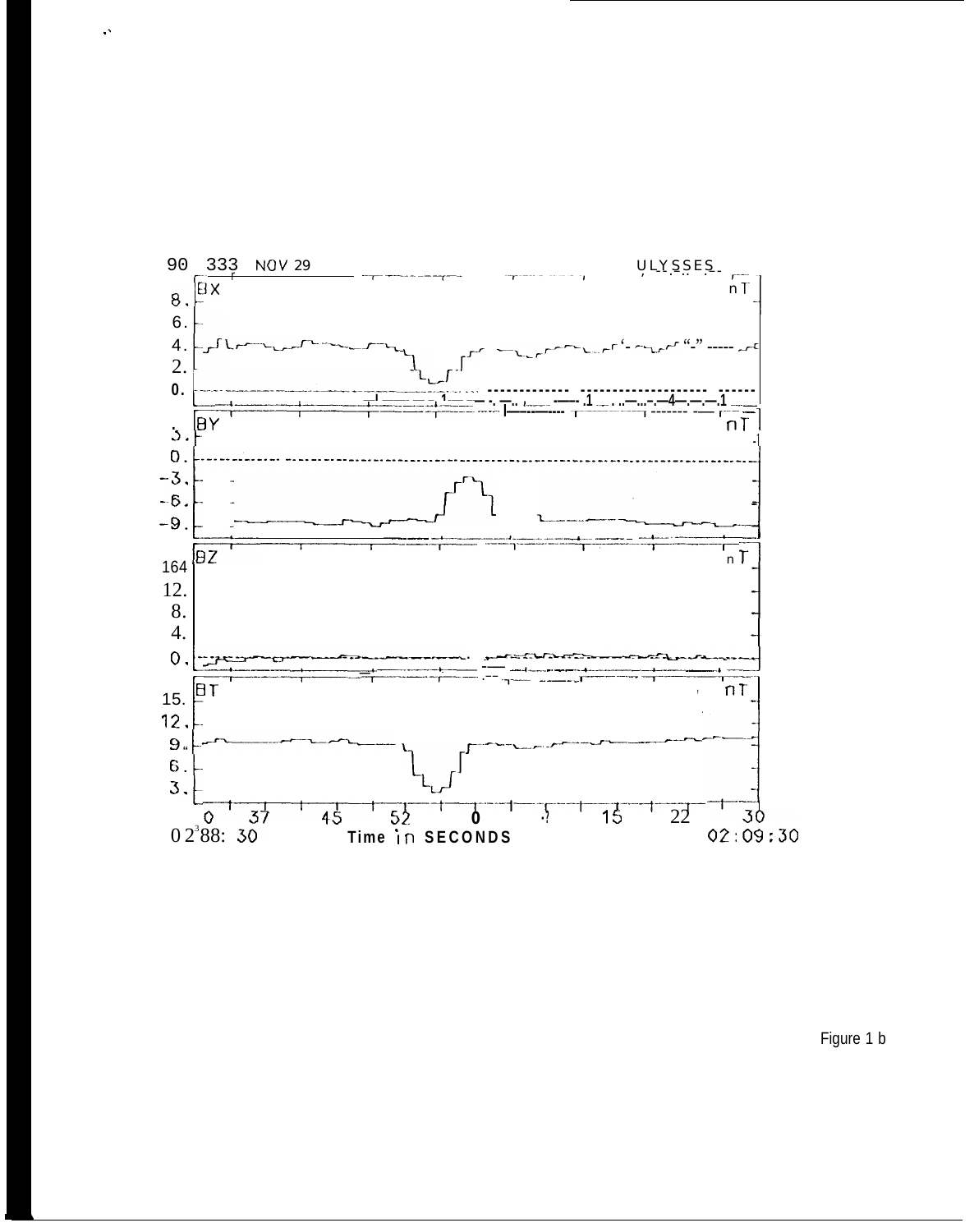

Magnetic Field Magnitude [nT]

Figure 2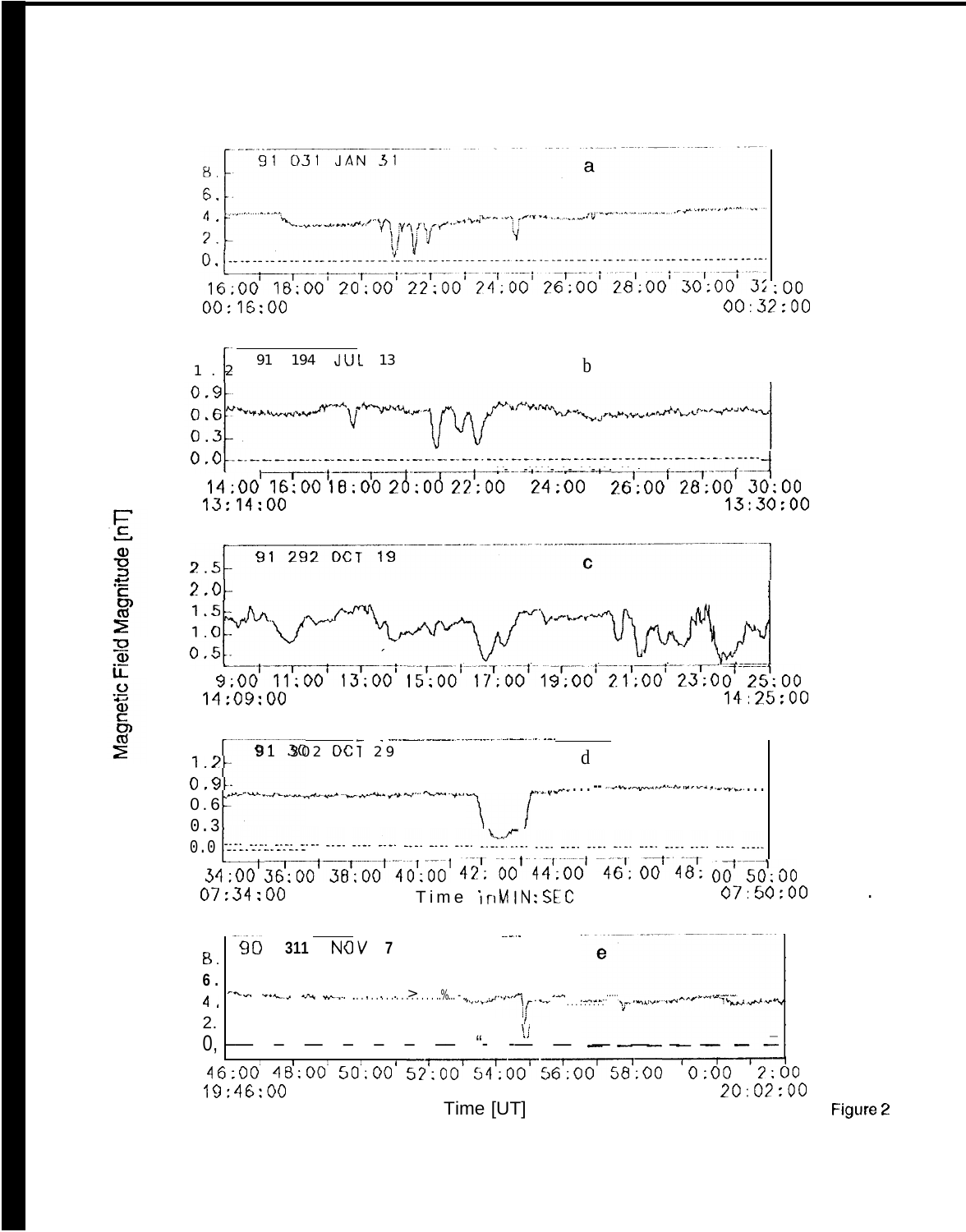

Count

Figure 3

 $\blacktriangleright$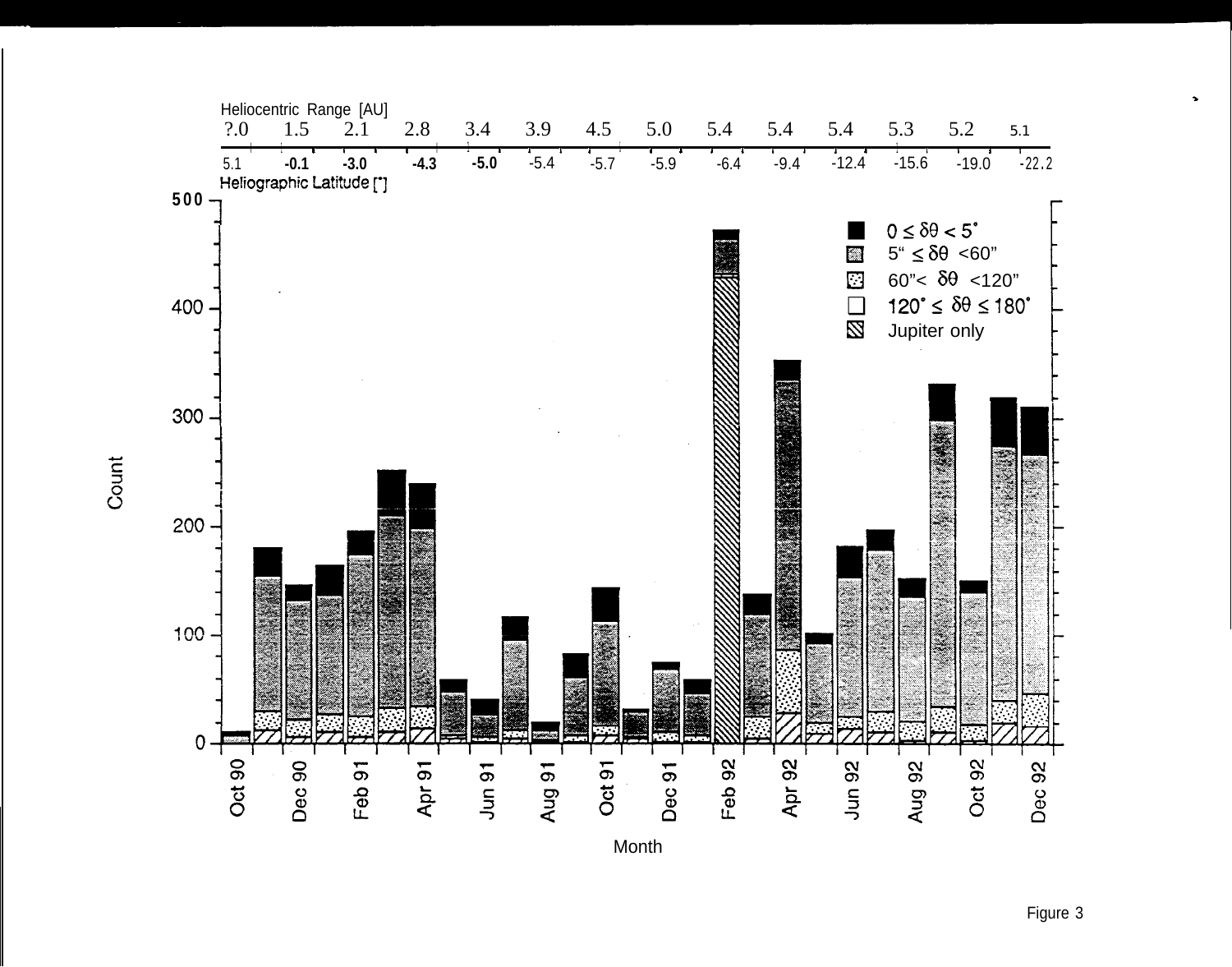

 $\mu$ noo

 $\frac{1}{2}$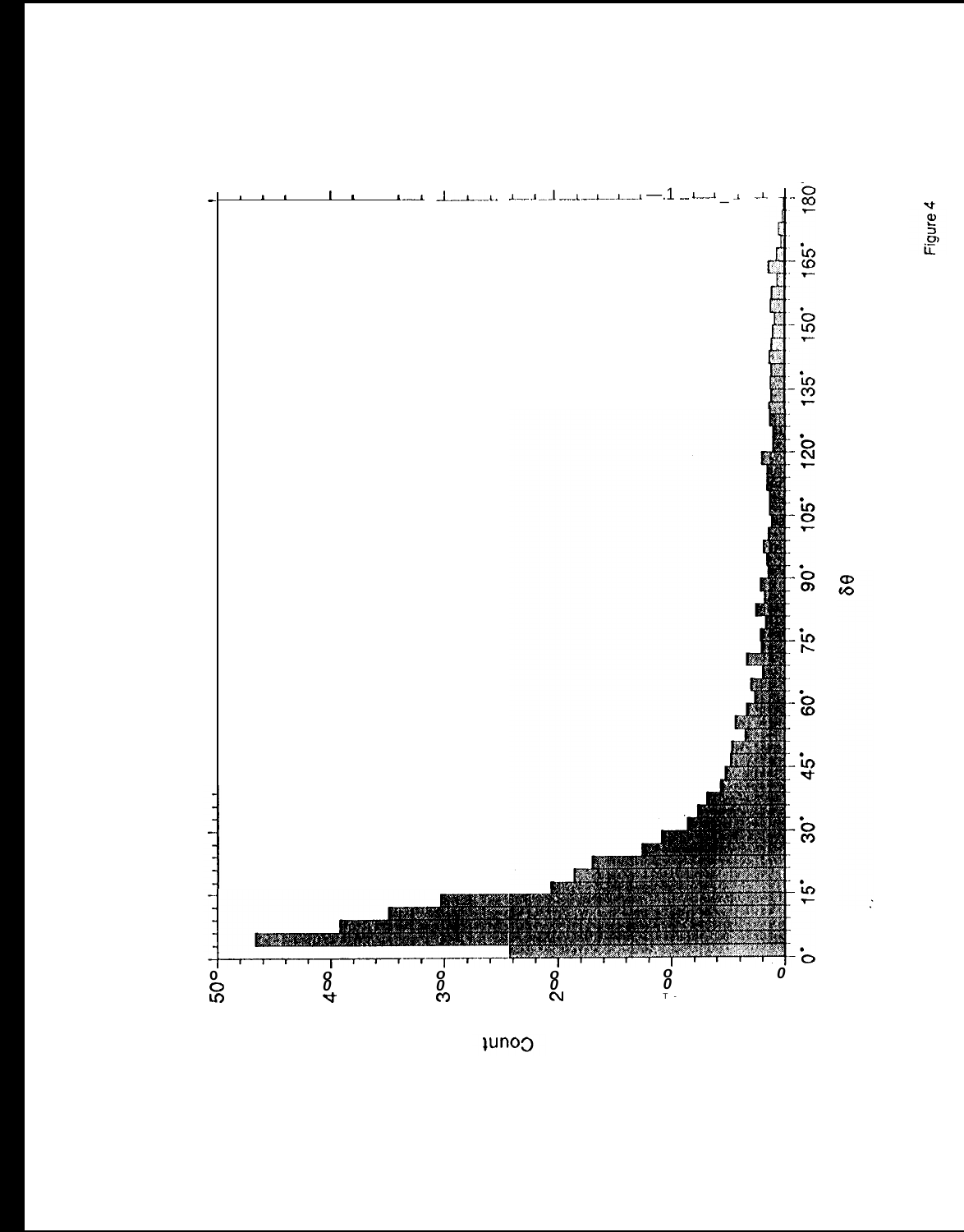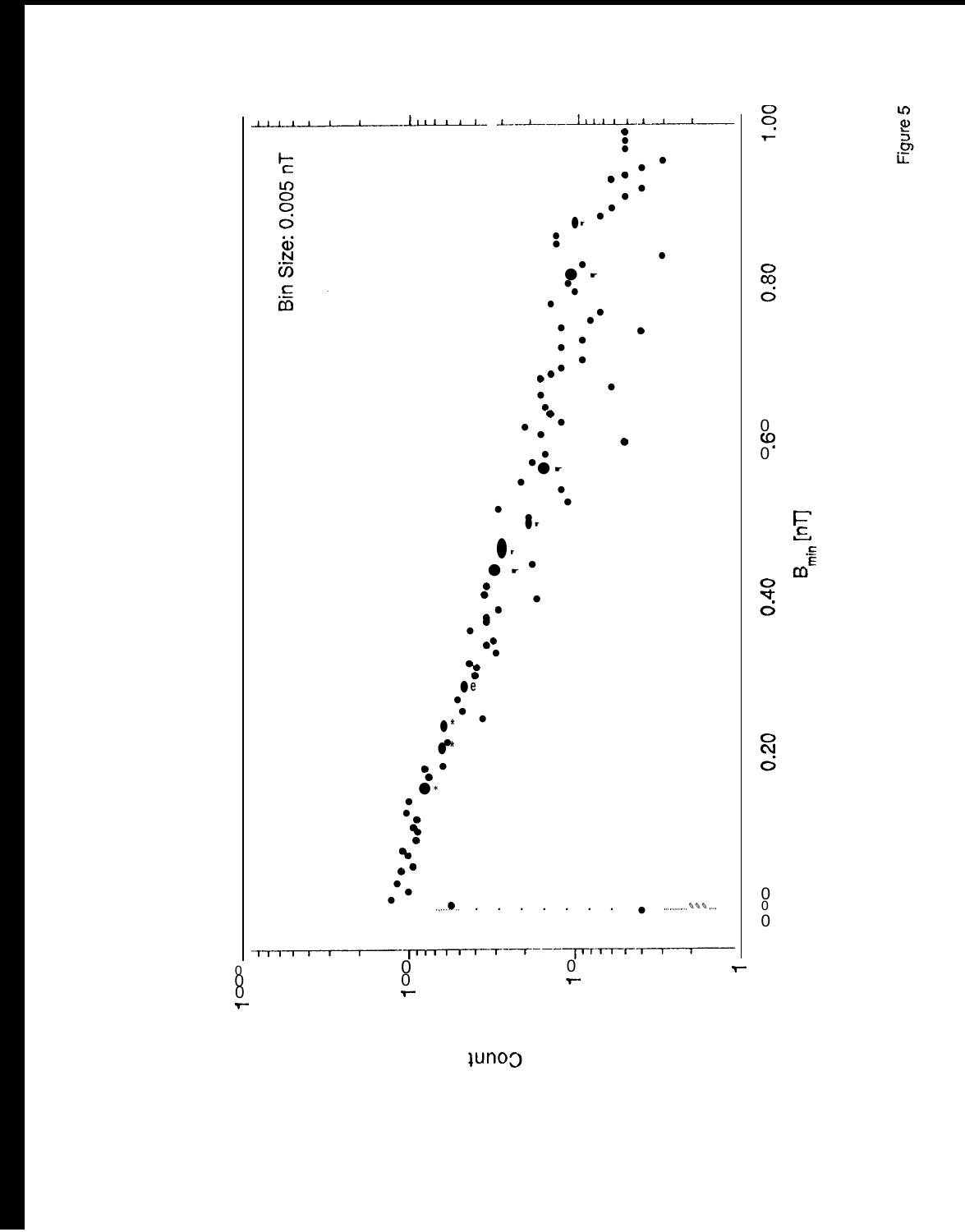



Count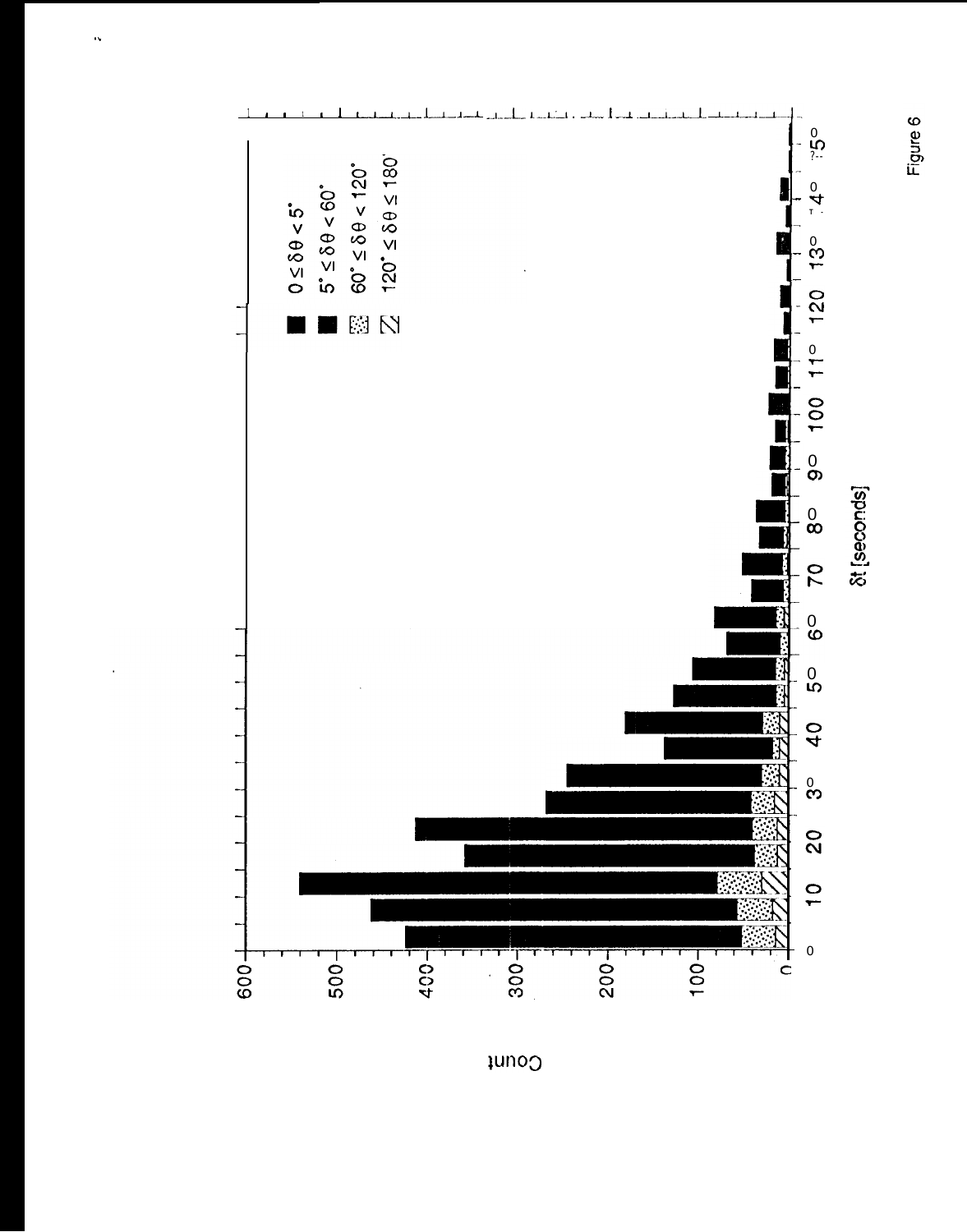

 $F<sub>7</sub>$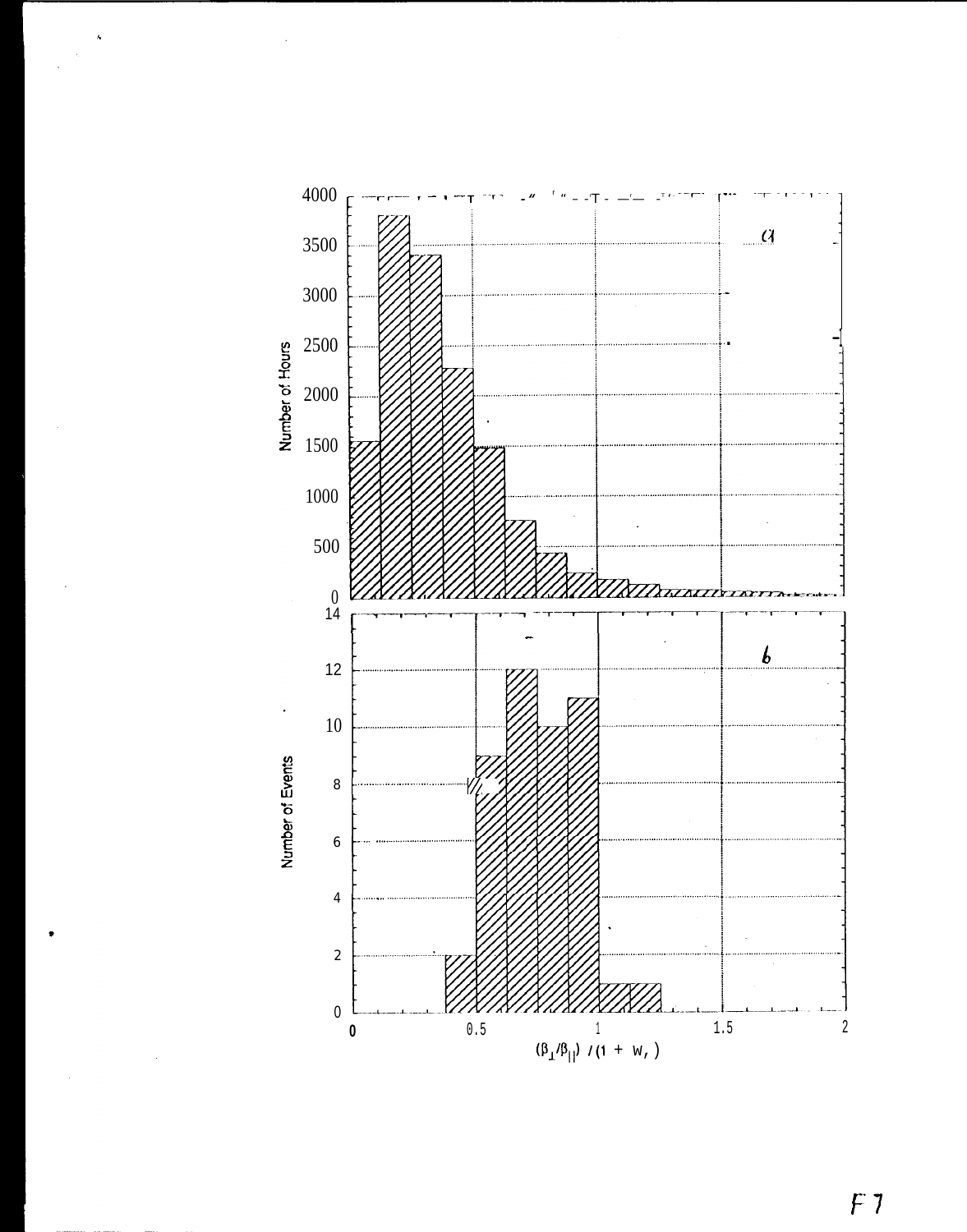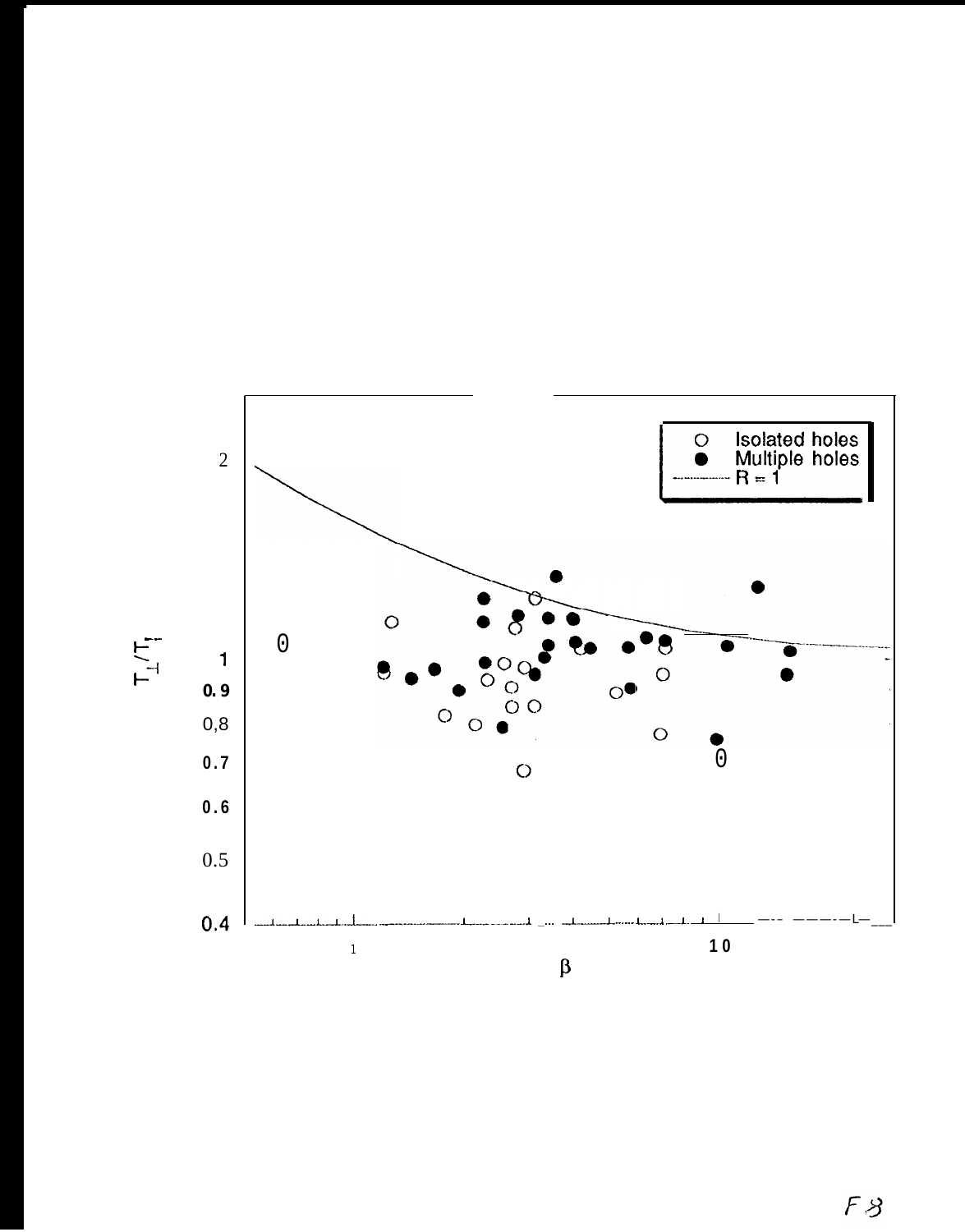

 $V_{\text{parallel}, km/s}$